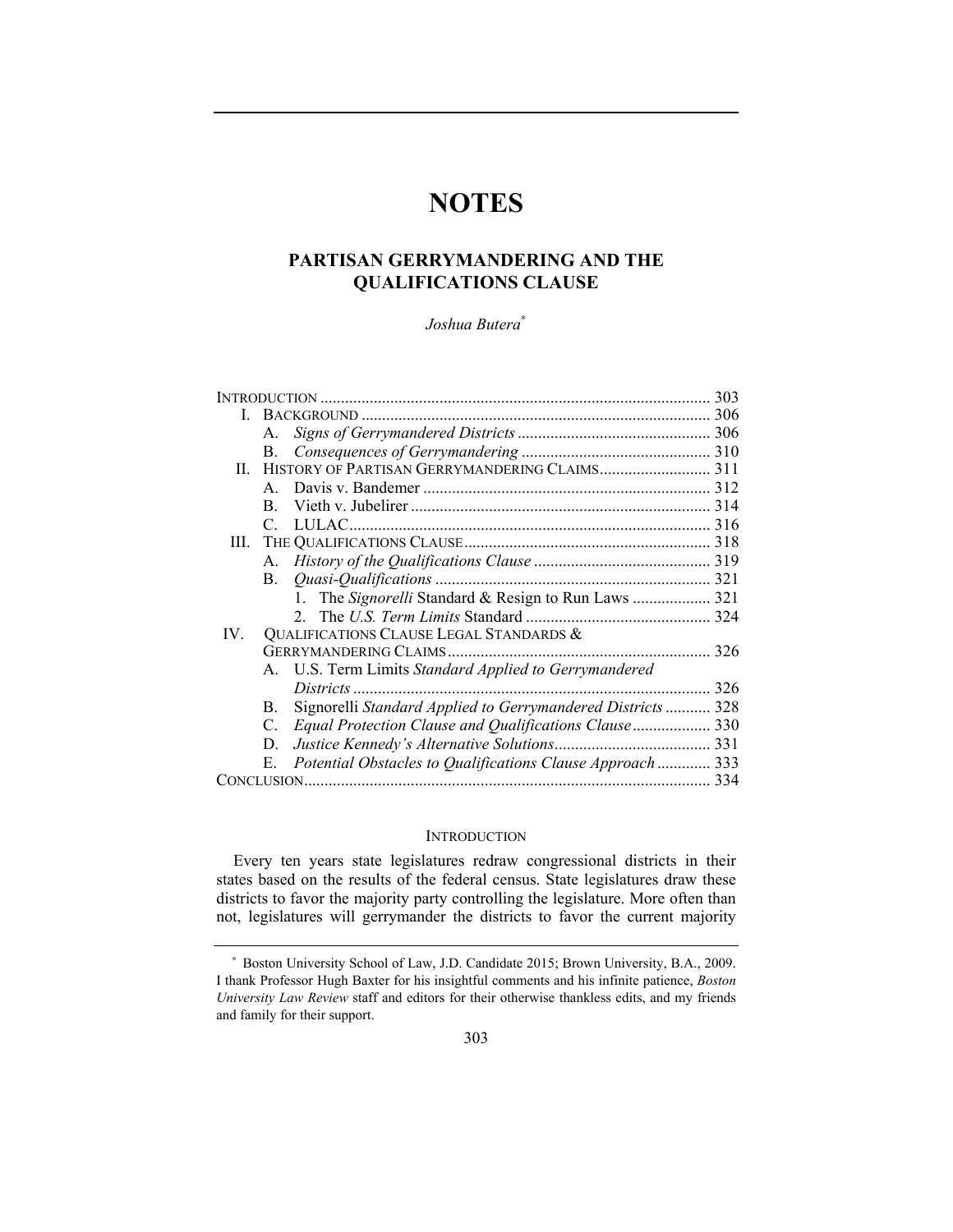party, "packing" the opposition into as few districts as possible, or alternatively "cracking" the opposition into numerous districts to dilute the opposition's voting power.1 This results in oddly shaped districts that combine municipalities with little common linkage. The use of gerrymandering by state legislatures to influence a party's success in congressional elections is not a new phenomenon. However, technological changes have improved a legislature's ability to identify sympathetic voters and turned gerrymandering into a science.2 In addition, the relatively recent polarization of the Democratic and Republican parties and the evolution of mass media have exacerbated the consequences of gerrymandering. Gerrymandered districts lead to less democratic institutions and more polarized representatives. The combination of these factors undermines Congress's ability to function. This dysfunction was in full view when the federal government shut down in 2013.

Those harmed by gerrymandering have sought legal action to create districts more reflective of the communities that make up the region. The Supreme Court has heard two major partisan gerrymandering claims.<sup>3</sup> In these cases, litigants allege that their gerrymandered district violates the Equal Protection Clause and that the gerrymander is therefore unconstitutional.4 The Supreme Court's jurisprudence on this subject, however, has caused much confusion for both litigants and lower courts. First, the Supreme Court has divided on whether courts can even hear gerrymandering claims or if gerrymandering is instead a non-justiciable political question.5 Second, among the justices who find gerrymandering claims to be justiciable, disagreement has arisen as to what standard can appropriately determine that the gerrymander violated the Constitution.6 The standard the Court developed is an intent and effects test:

Partisan gerrymandering refers specifically to gerrymandering based solely on party identification as opposed to race. 4 *See Bandemer*, 478 U.S. at 133 (plurality opinion) (holding that "an equal protection

violation may be found only where the electoral system substantially disadvantages certain voters in their opportunity to influence the political process effectively").

<sup>5</sup> *See id.* at 121-27 (revisiting varied, prior rulings dealing with the justiciability of political gerrymandering claims); *id.* at 147 (O'Connor, J., concurring in the judgment) ("The Equal Protection Clause does not supply judicially manageable standards for resolving purely political gerrymandering claims, and no group right to an equal share of political power was ever intended by the Framers of the Fourteenth Amendment."). 6 *See Vieth*, 541 U.S. at 306, 307-08 (Kennedy, J., concurring in the judgment); *id.* at 317

(Stevens, J., dissenting); *id.* at 343-55 (Souter, J., dissenting); *id.* at 355-68 (Breyer, J.,

<sup>1</sup> *See* Donald Ostdiek, *Congressional Redistricting and District Typologies*, 57 J. POL. 533, 534 (1995) (explaining different techniques of how to gerrymander a district to favor one party).

<sup>2</sup> *See* John N. Friedman & Richard T. Holden, *The Rising Incumbent Reelection Rate: What's Gerrymandering Got to Do with It?*, 71 J. POL. 593, 595-96 (2009) (contrasting the difficulties in drawing congressional districts in the 1970s with the ease of drawing districts today via computer programs). 3 *See* Vieth v. Jubelirer, 541 U.S. 267 (2004); Davis v. Bandemer, 478 U.S. 109 (1986).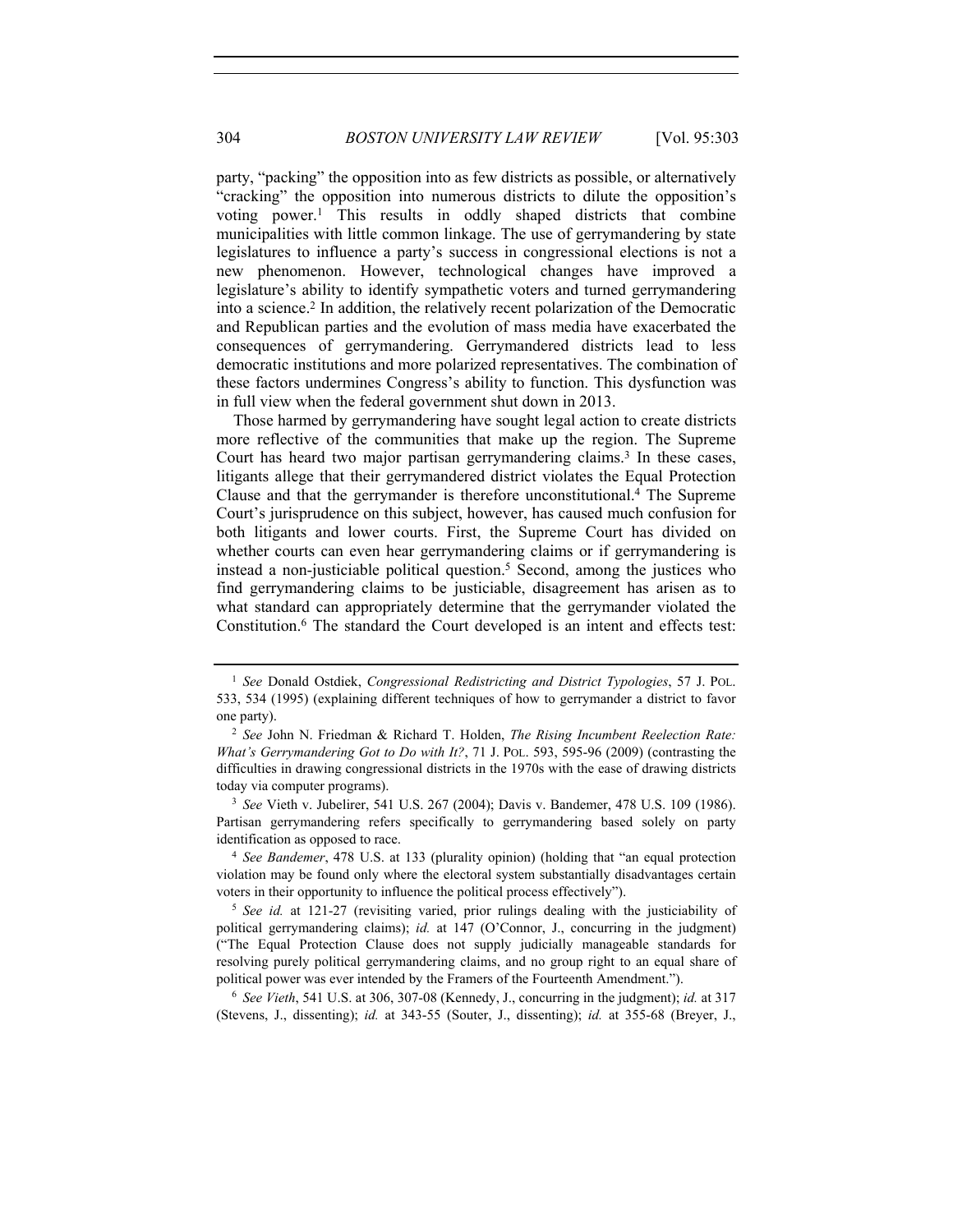litigants must establish that those drawing the district intended to gerrymander the district, and that the litigants suffered the effect of this gerrymander.7 While the test may seem simple, multiple justices have disagreed about how to prove the effect of the gerrymander; that is, how a party can show that a gerrymandered district has harmed the litigant.8

Judicial standards for gerrymandering create problems for the courts because voters' political preferences are not static. Proving the exact reason why one candidate won and another lost may be impossible. Furthermore, if a candidate loses despite running in a district gerrymandered for his party, then litigants will be unable to show that the gerrymander had any actual effect.

This Note argues that the Qualifications Clause, instead of the Equal Protection Clause, provides a stronger basis for showing that gerrymandered districts violate the Constitution. When a state uses partisan gerrymandering to create districts in which only the chosen party can win, the state effectively creates an additional qualification requiring that the candidate for Congress be a member of the chosen party. The Supreme Court has held that the states cannot create qualifications beyond those enumerated in the Qualifications Clause of the Constitution. Thus, to the extent that a district gerrymandered along partisan lines creates effective qualifications for members of Congress, that district violates the Qualifications Clause and is unconstitutional. The Qualifications Clause provides a stronger basis because unlike the Equal Protection Clause, the Constitution permits no discretion to the states in managing the qualifications of members of Congress.

Part I of this Note explores the signs that a state has gerrymandered its congressional districts and the subsequent consequences of that gerrymandering. Part II summarizes the history of partisan gerrymandering claims and identifies the current state of the law. Part III discusses how courts have applied the Qualifications Clause to state-created qualifications, as well as the standards that courts have developed when evaluating claims that state action violates the Qualifications Clause. Part IV applies these standards to districts gerrymandered along partisan lines to show that partisan gerrymandering violates the Qualifications Clause and is therefore unconstitutional.

dissenting). *See also Bandemer* at 138-43 (plurality opinion); *id*. at 161 (Powell, J., concurring in part, dissenting in part); *infra* Part II.<br><sup>7</sup> *Bandemer*, 478 U.S. at 127 (plurality opinion) ("[I]n order to succeed the Bandemer

plaintiffs were required to prove both intentional discrimination against an identifiable political group and an actual discriminatory effect on that group."). 8 *See infra* Part III (explaining the multitude of tests that have been put forth to show the

discriminatory effect of gerrymandering).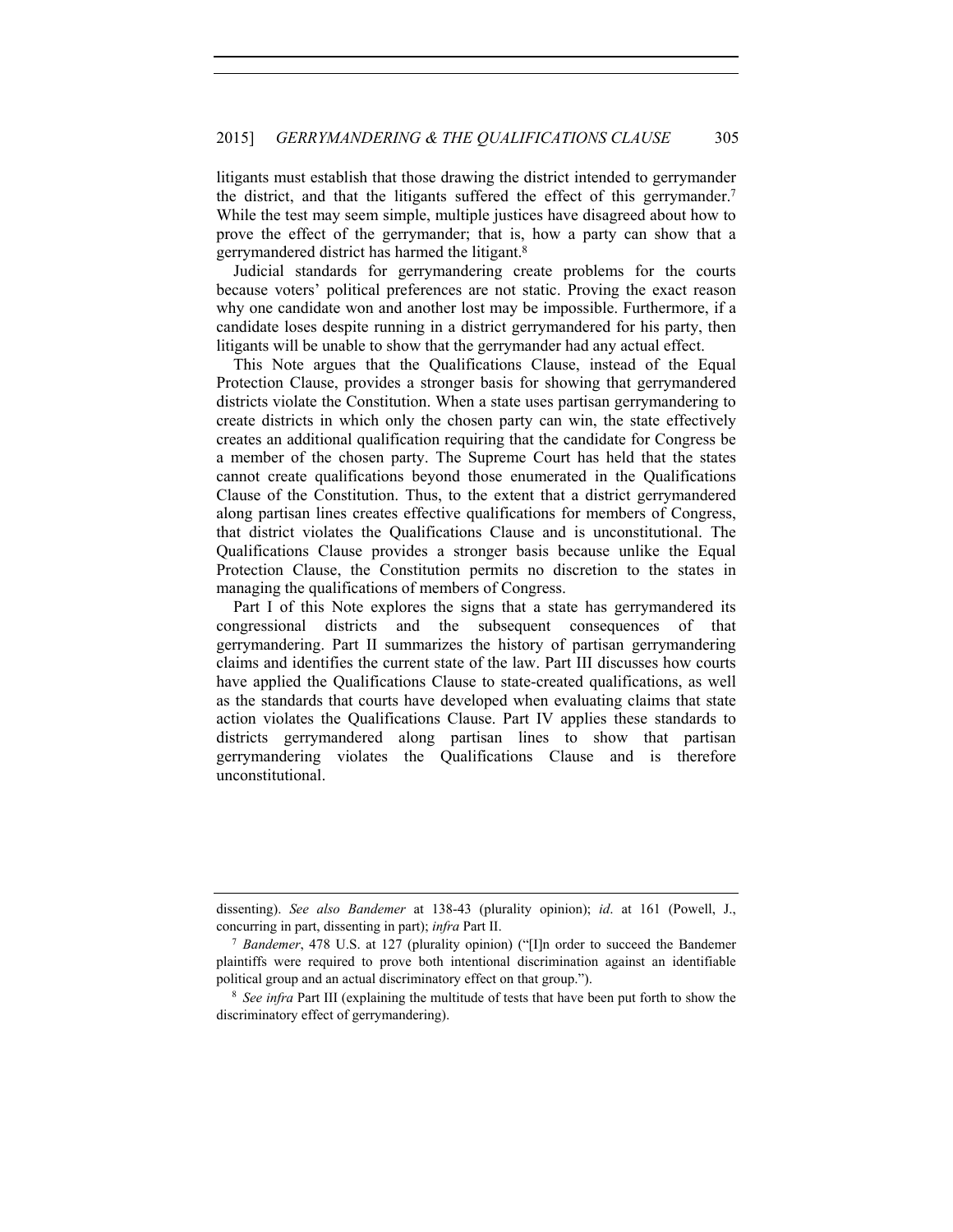# 306 *BOSTON UNIVERSITY LAW REVIEW* [Vol. 95:303

#### I. BACKGROUND

## A. *Signs of Gerrymandered Districts*

Throughout the 2012 election cycle, Congress suffered from long-term low approval ratings.<sup>9</sup> In August 2012, just three months before the congressional election, Gallup released a poll showing a congressional approval rating of 10%, tying the lowest approval rating Gallup had recorded at that time.10 Comparatively, Congress's average approval rating since 1974 has been around 34%.11 One would imagine that such low approval ratings would lead to major turnover in Congress.12 Despite these low approval ratings, only eight seats in the House of Representatives actually changed parties, and the Republican Party maintained control of the House.13 Moreover, 90% of House members seeking reelection in 2012 were reelected.<sup>14</sup> While a 90% reelection rate is in line with the long-term trend, one would expect a much larger change in party seats given Congress's low approval ratings.15

an election year).<br><sup>10</sup> Unsurprisingly, the earlier recording of 10% approval occurred in February 2012. Frank Newport, *Congress Approval Ties All-Time Low at 10%*, GALLUP (Aug. 14, 2012), http://www.gallup.com/poll/156662/congress-approval-ties-time-low.aspx.

<sup>11</sup> Saad, *supra* note 9.

<sup>12</sup> *See, e.g.*, *id.* ("According to a recent Gallup analysis, in presidential and midterm election years when Congress' job approval rating just prior to the election was below 30%, a relatively high number of seats typically changed hands from one party to the other in the U.S. House.").

<sup>13</sup> KAREN L. HAAS, CLERK OF THE HOUSE OF REPRESENTATIVES, STATISTICS OF THE PRESIDENTIAL AND CONGRESSIONAL ELECTION OF NOVEMBER 6, 2012, at 74, *available at* http://clerk.house.gov/member\_info/electionInfo/2012election.pdf, *archived at* http://perma.cc/SSB2-EJSK.

<sup>14</sup> Greg Giroux, *Voters Throw Bums in While Holding Congress in Disdain*, BLOOMBERG (Dec. 13, 2012, 12:00 AM), http://www.bloomberg.com/news/2012-12-13/voters-throwbums-in-while-disdaining-congress-bgov-barometer.html (acknowledging that but for redistricting based on population shifts the reelection rate would have been even higher, but also explaining that partisan gerrymandering was likely responsible for a ten-term Pennsylvania Democrat losing his seat to a political newcomer). 15 Because the reelection rate depends on the number of congressmen running for

reelection, there may be years in which Congress has both a high reelection rate and a large turnover (the word "large" is not that descriptive as a 31-seat party change is still less than a 10% change). For example, in 2006, Congress had a 94% reelection rate, yet Democrats

<sup>9</sup> *See* Lydia Saad, *Congress Approval at 18%, Stuck in Long-Term Low Streak*, GALLUP (Nov. 26, 2012), http://www.gallup.com/poll/158948/congress-approval-stuck-long-termlow-streak.aspx, *archived at* http:/perma.cc/66WW-CSX9 ("At 18%, Congress approval remains squarely in the center of the low range seen since 2010, which is also low by longterm standards, since 1974."); Jeffrey M. Jones, *Congress' Approval Poised to Be Lowest in an Election Year*, GALLUP (Sept. 14, 2012), http://www.gallup.com/poll/157475/congressapproval-poised-lowest-election-year.aspx, *archived at* http://perma.cc/3EUN-NE79 (revealing the 13% approval rating of Congress as the lowest Gallup has measured so late in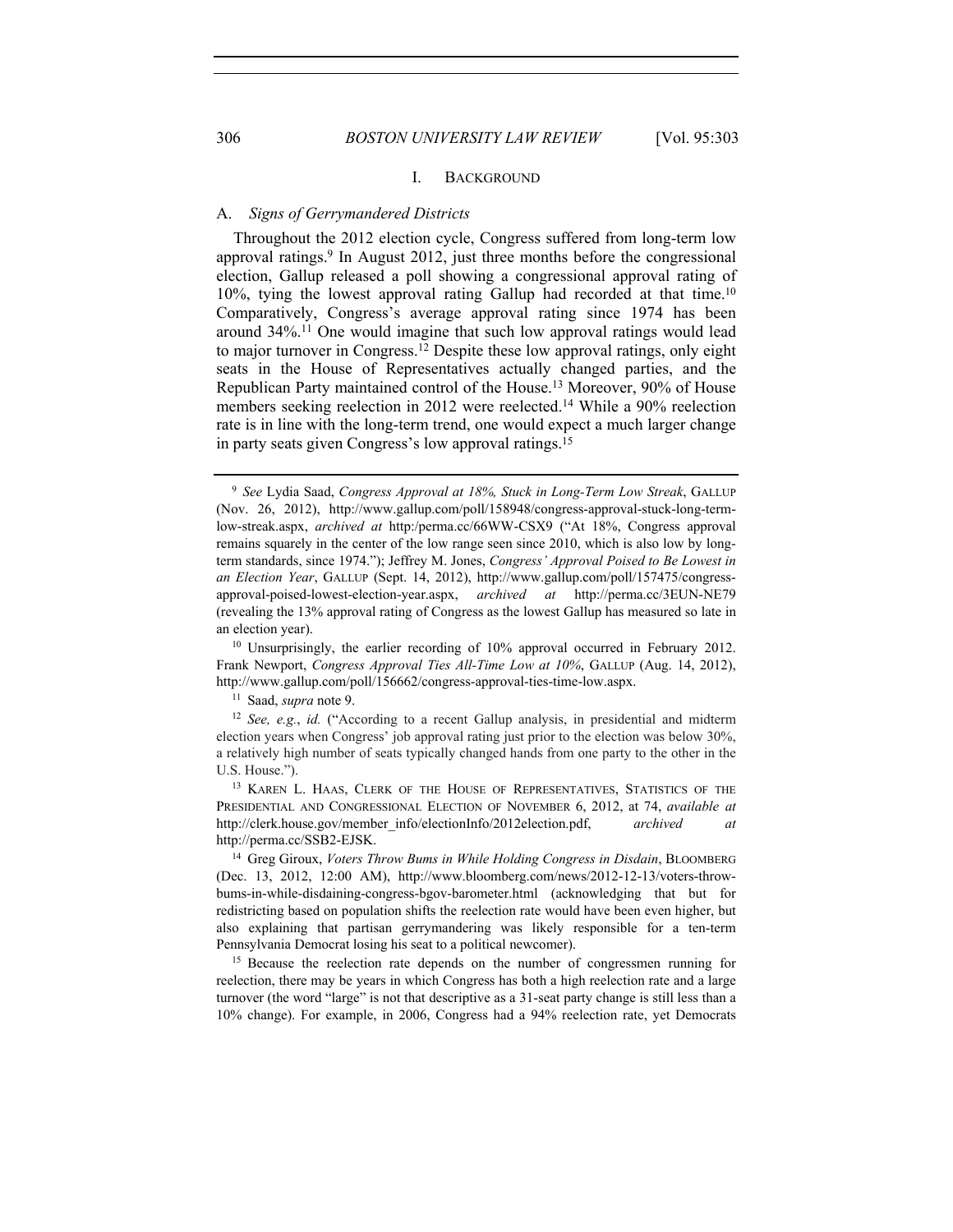A major problem with relying on Congress's overall approval ratings as an indicator of an election's likely outcome is that poll respondents are asked their opinions of Congress as a whole, but may only vote for their own representative. While respondents may give Congress low approval ratings, they generally respond more favorably when asked specifically about their own representative.16 Despite an overwhelming majority of Americans disapproving of Congress, each individual member of Congress is insulated from the majority view and only answerable to his or her constituents. Partisan gerrymandering takes advantage of this level of insulation to ensure that the favored party will be able to maintain a Congressional seat.

The 2012 U.S. House election results further emphasize this disconnect. Nationwide, Democratic candidates for the House of Representatives received 60 million votes in total, 1.5 million more than Republican candidates.17 Nevertheless, Republican candidates won 234 House seats to the Democrats' 201.18 Although Democrats won 51% of the popular vote, they only won about 48% of the seats in Congress.19 In five states, the party that won a majority of the Congressional votes did not win the majority of Congressional seats.20 In North Carolina, Democrats won 51% percent of the votes cast between Democrats and Republicans but won only 4 of the 13 Congressional seats.<sup>21</sup> Unsurprisingly, the Republican Party controlled both houses of the North Carolina General Assembly during the redistricting for the 2012 election.

While the 2012 election may be an outlier,  $2^2$  in certain states the popular vote and the congressional result are regularly discordant. For example, in Florida in 2008, Republicans won 52% of the congressional popular vote

gained a net of 31 seats, largely based on incumbents who did not seek reelection. *See* HAAS, *supra* note 13, at 74; *Reelection Rates over the Years*, OPENSECRETS.ORG (last visited Nov. 1, 2014), https://www.opensecrets.org/bigpicture/reelect.php, *archived at* http://perma.cc/3M3X-XRKC. 16 *See* Chris Cillizza, *People Hate Congress. But Most Incumbents Get Re-elected. What* 

*Gives?*, WASH. POST THE FIX (May 9, 2013, 11:29 AM), http://www.washingtonpost.com/blogs/the-fix/wp/2013/05/09/people-hate-congress-butmost-incumbents-get-re-elected-what-gives/, *archived at* http://perma.cc/5QRV-RTTW. 17 *See* HAAS, *supra* note 13, at 73. 18 *See id.*

<sup>&</sup>lt;sup>19</sup> *See id.* I have excluded votes for parties other than the Democrats and Republicans to create a clearer picture. These third-party votes amounted to less than four percent of the total votes cast.

<sup>&</sup>lt;sup>20</sup> The five states were Arizona, Michigan, North Carolina, Pennsylvania, and Wisconsin. Sam Wang, Op-Ed., *The Great Gerrymander of 2012*, N.Y. TIMES, Feb. 3, 2013, at SR1. Democrats were not alone in suffering this voter disconnect: Democrats controlled the redistricting in Illinois, effectively "wasting about 70,000 Republican votes." *Id.* 21 *Id.*

<sup>&</sup>lt;sup>22</sup> *Id.* (explaining that this is only the second time since World War II that the minority party in Congress won a majority of the popular vote).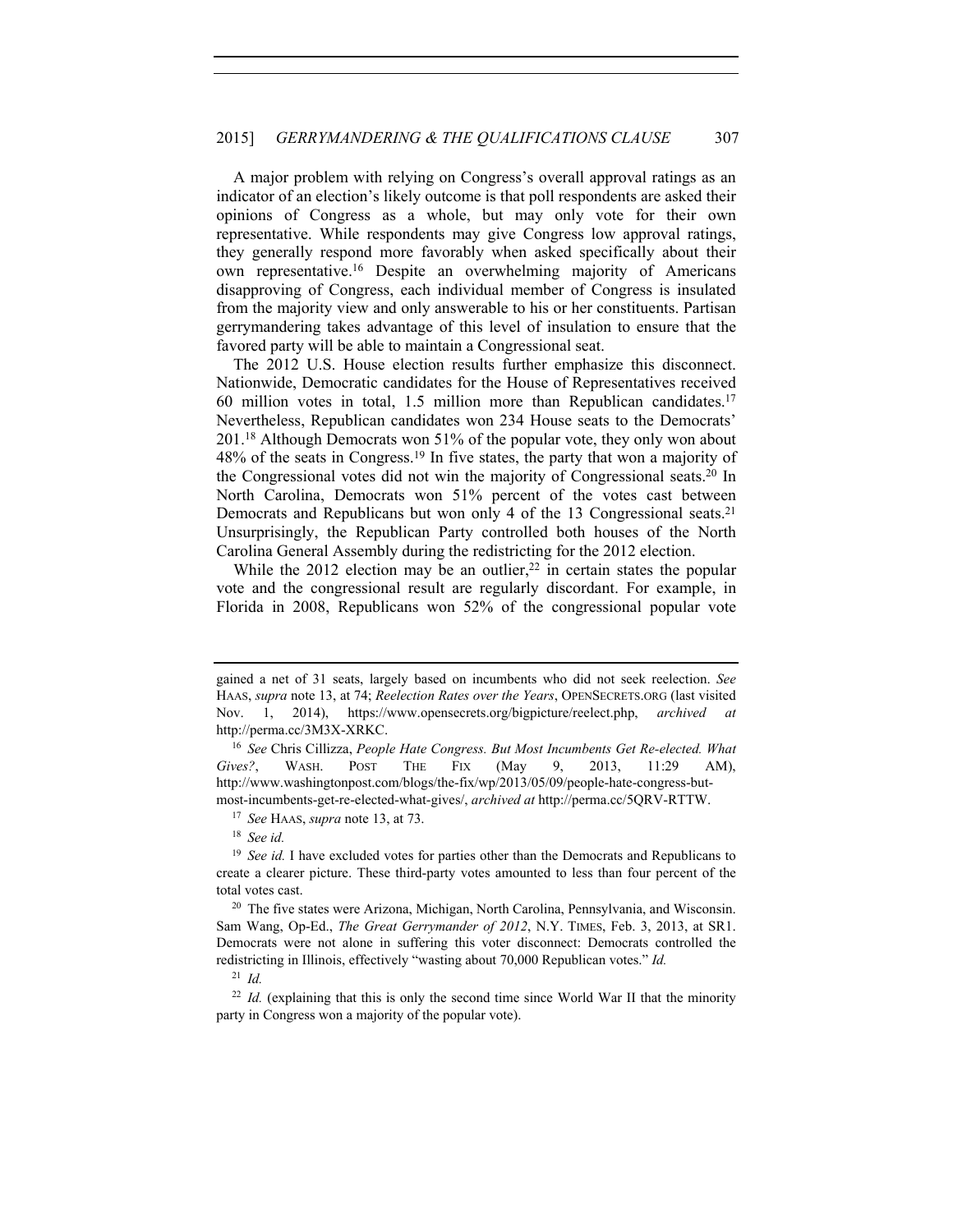statewide but won  $60\%$  of the congressional seats.<sup>23</sup> In 2004, Florida Republicans won 61% of the statewide congressional vote but won 72% of the congressional seats.<sup>24</sup> While first-past-the-post<sup>25</sup> single-member district elections often lead to disproportion between the popular vote and number of congressional seats won,  $2\overline{6}$  the number of congressional seats that Florida has suggests that the disproportion should be slight.<sup>27</sup>

This problem is not unique to Florida. Ohio frequently has a statewide congressional popular vote disproportionate to the number of seats won.28

the party that wins most seats (almost always) forms the government, and the governing party gets to make public policy until the next election." André Blais, *Introduction* to TO KEEP OR TO CHANGE FIRST PAST THE POST?: THE POLITICS OF ELECTORAL REFORM 1 (André Blais ed., 2008).

<sup>26</sup> A precise coordination between percentage of popular vote and percentage of number of seats is impossible because a state has a limited number of seats that must go to the winner of the individual district. For example, in a state with three districts, a party can win 100%, 66%, 33% or none of the seats. Thus, even if the popular vote is 55% to 45%, the closest reflection of that would be the majority party controlling two-thirds of the seats. 27 In 2010, voters in Florida passed a constitutional amendment designed to end

gerrymandering. FLA. CONST. art. III,  $\S$  20 (attempting to establish neutral districting guidelines by mandating, "districts shall be as nearly equal in population as is practicable; districts shall be compact; and districts shall, where feasible, utilize existing political and geographical boundaries"). Known as Amendment 6, the amendment prohibits the legislature from drawing districts in order to favor a particular party or incumbent. *Id*. After new districts were drawn based on the 2010 census, Fair Districts of Florida brought suit alleging that the districts violated Amendment 6 by favoring a particular party and incumbents, but the group was prevented from deposing legislators who drew the districts based on legislative privilege. Fla. House of Representatives v. Romo, 113 So. 3d 117, 123- 24 (Fla. Dist. Ct. App. 2013), *overruled by* League of Women Voters v. Fla. House of Representatives, 132 So. 3d 135 (Fla. 2013) (holding that ensuring compliance with state gerrymandering amendment does not overrule or outweigh the interest of preserving legislative privilege). The Florida Supreme Court reversed the lower court's initial decision, allowing the depositions. *League of Women Voters*, 132 So. 3d at 154. Nevertheless, one can imagine a similar issue arising in other states and preventing the enforcement of a constitutional amendment prohibiting gerrymandering. 28 *See* HAAS, *supra* note 13, at 51; LORRAINE C. MILLER, CLERK OF THE HOUSE OF

REPRESENTATIVES, STATISTICS OF THE CONGRESSIONAL ELECTION OF NOVEMBER 6, 2006, at 36, *available at* http://clerk.house.gov/member\_info/electionInfo/2006election.pdf, *archived at* http://perma.cc/F4TA-BNTH; TRANDAHL, *supra* note 24.

<sup>23</sup> *See* LORRAINE C. MILLER, CLERK OF THE HOUSE OF REPRESENTATIVES, STATISTICS OF THE PRESIDENTIAL AND CONGRESSIONAL ELECTION OF NOVEMBER 4, 2008, at 13-15, *available at* http://clerk.house.gov/member\_info/electionInfo/2008election.pdf, *archived at* http://perma.cc/3ES6-JE53 (calculations by author). 24 *See* JEFF TRANDAHL, CLERK OF THE HOUSE OF REPRESENTATIVES, STATISTICS OF THE

PRESIDENTIAL AND CONGRESSIONAL ELECTION OF NOVEMBER 2, 2004, at 13-15, *available at* http://clerk.house.gov/member\_info/electionInfo/2004election.pdf, *archived at* http://perma.cc/DFP5-FUH4 (calculations by author).<br><sup>25</sup> Under a first past the post electoral system, "the candidate with the most votes wins,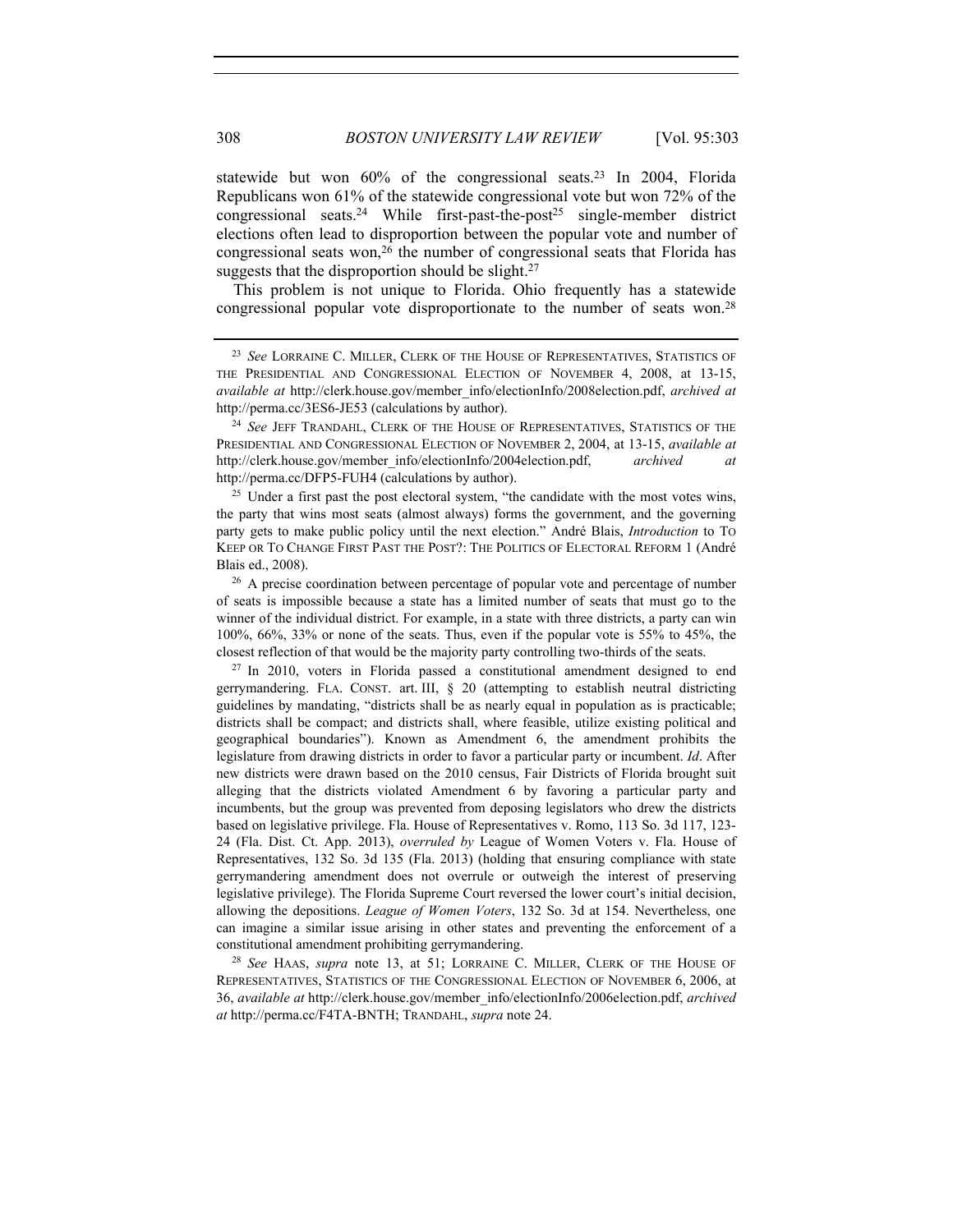Indeed, in 2012, Republicans won 51% of the congressional statewide popular vote but 75% of the congressional seats.29 Like Florida, Ohio's large number of congressional seats suggests that the disproportion between the popular vote and number of congressional seats won should be smaller than it actually is.

An even starker disproportion arises when one compares the number of seats won to the statewide presidential popular vote. For example, in 2008, Florida and Ohio both had more statewide votes for then-Senator Barack Obama, the Democratic presidential candidate (and election winner), than Senator John McCain, the Republican presidential candidate.<sup>30</sup> Though voters often base their votes for president on different criteria than their votes for their congresspersons,31 the evidence nevertheless helps provide a clearer picture of the voter preferences within that state. For example, when looking only at congressional elections, the data may not reflect important advantages that incumbents have built-in, such as name recognition<sup>32</sup> or greater campaign fundraising ability.33 Conversely, when mapmakers draw new congressional districts, they tend to consider more of the raw data of party registration and census information while placing less emphasis on difficult-to-quantify factors like name recognition.<sup>34</sup> Thus, the congressional boundaries are often drawn without considering some of the advantages that incumbent congresspersons already have. Ohio and Florida are only two examples of the popular vote substantially differing from the number of seats a party wins. Unfortunately, this problem affects many of the large swing states.

<sup>32</sup> Thomas E. Mann & Raymond E. Wolfinger, *Candidates and Parties in Congressional Elections*, 74 AM. POL. SCI. REV. 617, 626 (1980) ("Incumbents have an enormous advantage over challengers, not because the voters' decision rules are rigged in their favor, but rather because they are more visible and more attractive.").

<sup>33</sup> *See* Jonathan S. Krasno, Donald Philip Green & Jonathan A. Cowden, *The Dynamics of Campaign Fundraising in House Elections*, 56 J. POL. 459, 461 (1994) ("We find that incumbents raise more money than challengers from the earliest reporting period, and their advantage grows wider as the election approaches. Even when challenger receipts reach their peak, incumbents continue to outdo them—by a greater dollar margin than in any other reporting period."). 34 Micah Altman, Karin MacDonald, & Michael McDonald, *From Crayons to* 

*Computers: The Evolution of Computer Use in Redistricting*, 23 SOC. SCI. COMPUTER REV. 334, 339 (2005) ("Redistricting often involves integration and analysis of additional data including voter registration statistics and election returns.").

<sup>29</sup> *See* HAAS, *supra* note 13, at 48.

<sup>30</sup> *See* MILLER, *supra* note 23, 50-51 (presenting data on the 2008 presidential popular vote and congressional popular vote of Florida and Ohio).

<sup>31</sup> *See* R. Michael Alvarez & Matthew M. Schousen, *Policy Moderation or Conflicting Expectations?: Testing the Intentional Models of Split-Ticket Voting*, 21 AM. POL. Q. 410, 428 (1993) ("Using probit models to determine the relative importance of national issues for presidential and House elections, we find that national issues are statistically important in presidential elections but not influential in House elections.").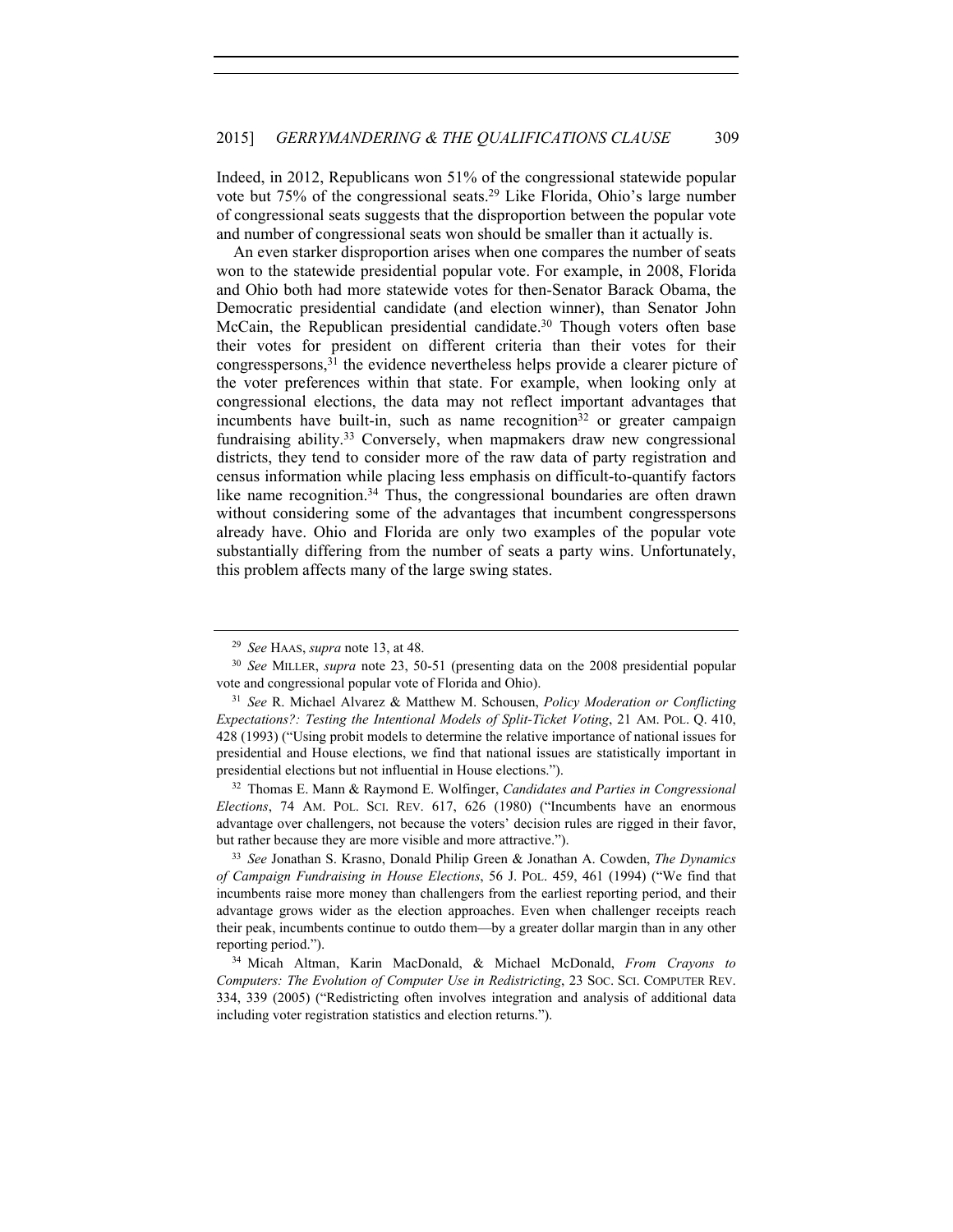### B. *Consequences of Gerrymandering*

Gerrymandered districts create less responsive members of Congress. When the number of seats a party controls in Congress does not align with nationwide preference, Congress's policies and actions will often not align with nationwide policy preferences. A key example of this is the government shutdown of 2013. Although 80% of the American public<sup>35</sup> opposed using a government shutdown as a means of negotiating, the shutdown nevertheless ensued. Moreover, the Republican Party, which controlled the House, immediately received more of the blame for the government shutdown, as compared to the President and the Senate, both held by the Democratic Party.36 Despite the clear policy preferences of the American public, the shutdown continued well after the release of these polls.

In a well-functioning democracy, elected bodies seek to satisfy the policy preferences of the majority of voters in order to secure reelection. When an elected representative's district has been gerrymandered, however, the representative has no incentive to satisfy the policy preferences of the majority of voters; he or she only answers to constituents, who have been selected purposely not to align with the majority of the nation's voters. In addition, partisan gerrymandering polarizes the ideological positions of U.S. Representatives. By creating relatively safe seats for representatives, the only true competition a representative faces is during the primary election.37 In order to satisfy primary voters, candidates will have to take more extreme positions than they would otherwise take during the general election.<sup>38</sup>

<sup>35</sup> *See* Sarah Dutton, Jennifer De Pinto, Anthony Salvanto, & Fred Backus, *Government Shutdown Threat Unacceptable, Poll Says*, CBS NEWS (Sept. 29, 2013, 4:27 PM), http://www.cbsnews.com/8301-250\_162-57604487/government-shutdown-threatunacceptable-poll-says/, *archived at* http://perma.cc/MH2E-TQBL. 36 *See NBC News/Wall Street Journal Survey*, NBC NEWS/WALL ST. J., 12 (Oct. 7-9,

<sup>2013),</sup> http://msnbcmedia.msn.com/i/MSNBC/Sections/A\_Politics/\_Today\_Stories Teases/Oct\_poll.pdf, *archived at* http://perma.cc/8MYA-8A3B (finding that close to twice as many respondents thought the Republican Party was to blame compared to the number who blamed President Obama); Calvin Woodard & Jennifer Agiesta, *Poll: GOP Gets the Blame in Shutdown*, YAHOO! NEWS, (Oct. 9, 2013, 4:44 AM), http://news.yahoo.com/pollgop-gets-blame-shutdown-072856768--finance.html, *archived at* http://perma.cc/9QJ9- MUKA (citing a poll that found 62% of respondents blamed the Republican Party for the shutdown). 37 *See* THOMAS E. MANN & NORMAN J. ORNSTEIN, THE BROKEN BRANCH: HOW CONGRESS

IS FAILING AMERICA AND HOW TO GET IT BACK ON TRACK 12 (2006) ("With the overwhelming majority of House seats safe for one party or the other, new and returning members are naturally most reflective of and responsive to their primary constituencies, the only realistic locus of potential opposition, which usually are dominated by those at the ideological extreme.").

<sup>38</sup> *See id.* (discussing the growth of "two rival teams, whose internal unity and ideological polarization are deeply embedded in the body politic"); David W. Brady, Hahrie Han & Jeremy Pope, *Primary Elections and Candidate Ideology: Out of Step with the*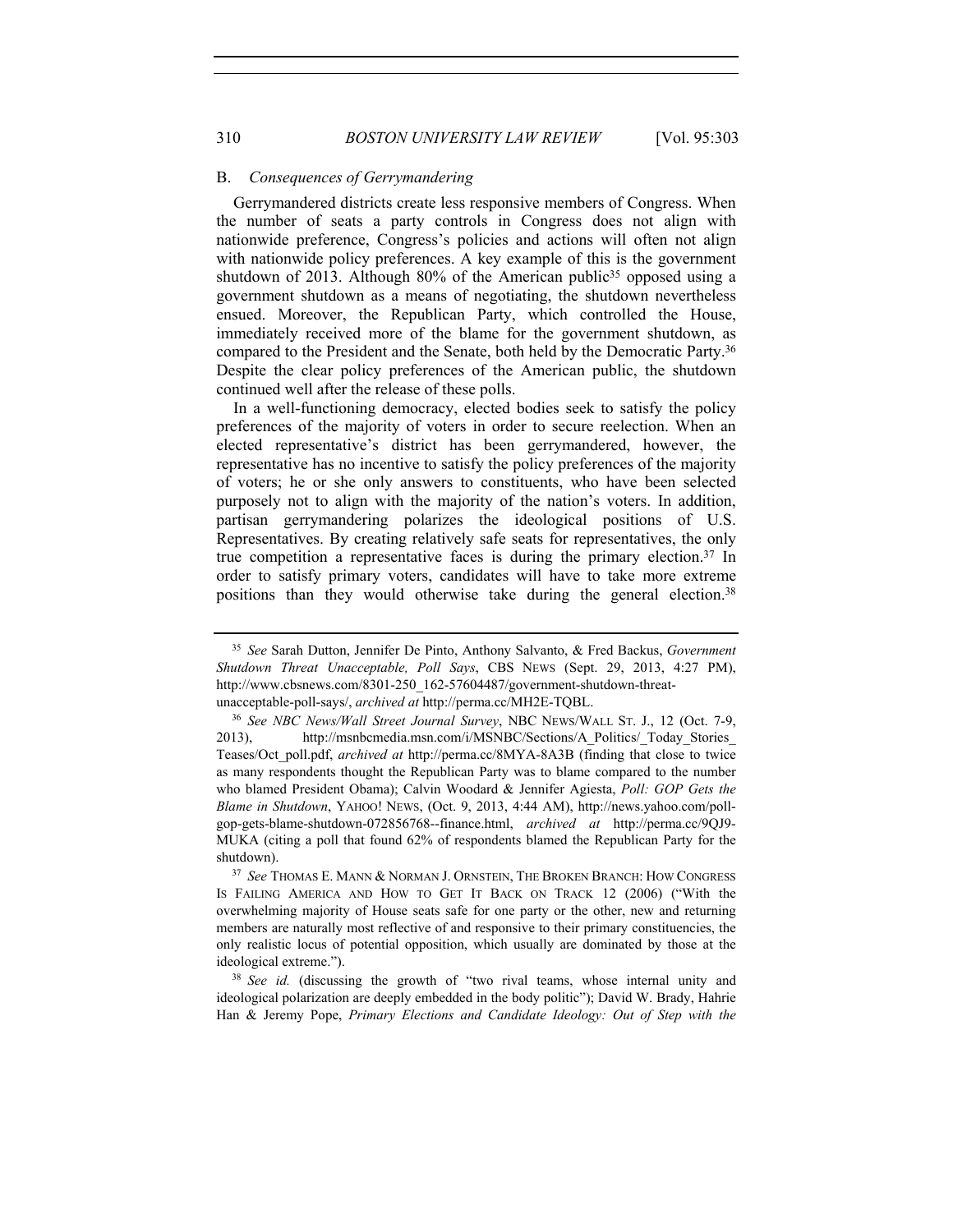Candidates facing legitimate opposition in both their primary and general elections will have a dilemma of satisfying primary voters and alienating more moderate general election voters, or conversely satisfying general election voters at the risk of losing the primary election.39 Gerrymandering eliminates this dilemma and allows representatives to focus only on appeasing primary voters.

Polarization negatively affects the political process because it reduces the incentive to compromise. Political compromise leads to a more productive government and allows representatives to return home to their districts touting the legislative accomplishments they achieved. While such a result might satisfy moderate election voters,<sup>40</sup> it has little effect on primary voters with more extreme policy views. Thus, the country has lurched from crisis to crisis, from the "fiscal cliff" in 2011 to the government shutdown in 2013, because House members are punished rather than rewarded for compromising with the opposition.

#### II. HISTORY OF PARTISAN GERRYMANDERING CLAIMS

The gerrymandering claims the Supreme Court has heard can generally be divided into two broad categories: race-based gerrymanders and purely partisan-based gerrymanders.<sup>41</sup> Unsurprisingly, the Court has been more

primary constituencies and general-election constituencies" at great length).

*Primary Electorate*, 32 LEGIS. STUD. Q. 79, 98 (2007) ("Low turnout in primary elections creates the conditions necessary for a small group of ideologically extreme voters to have a greater impact.").<br><sup>39</sup> *See* Brady, Han & Pope, *supra* note 38, at 99 (discussing this "dilemma between

<sup>40</sup> *See* Joe Klein, *Middle of the Road*, TIME (Oct. 24, 2011), http://content.time.com/time/magazine/article/0,9171,2096838,00.html (quoting an interviewee as lamenting, "We can't seem to have a reasonable conversation about anything anymore, and it reaches right down here to our neighborhood."). The 2013 government shutdown illustrates the division between the average voter and the primary voter: although only 48% of self-identifying Republicans approved of the government shutdown, 57% of self-identifying "Tea Party" members approved of the government shutdown. *See* Sarah Dutton, Jennifer De Pinto, Anthony Salvanto & Fred Backus, *Poll: Americans Not Happy About Shutdown; More Blame GOP*, CBS NEWS (Oct. 3, 2013, 10:37 AM), http://www.cbsnews.com/news/poll-americans-not-happy-about-shutdown-more-blamegop/, *archived at* http://perma.cc/6ZPE-D37E.

<sup>&</sup>lt;sup>41</sup> This distinction might seem somewhat arbitrary given that identification as African American or Hispanic is strongly correlated with identifying oneself as a Democrat. *Partisan Polarization Surges in Bush, Obama Years: Section 9: Trends in Party Affiliation.* PEW RES. CENTER (June 4, 2012), http://www.people-press.org/2012/06/04/section-9-trendsin-party-affiliation/ (finding that a majority of African American and Hispanic voters align with or lean toward the Democratic party as compared to the Republican Party). Nevertheless, this Note focuses on broader efforts to gerrymander districts for partisan reasons and ignores the specific tactics legislators use to help draw the partisan lines (including using race as a factor).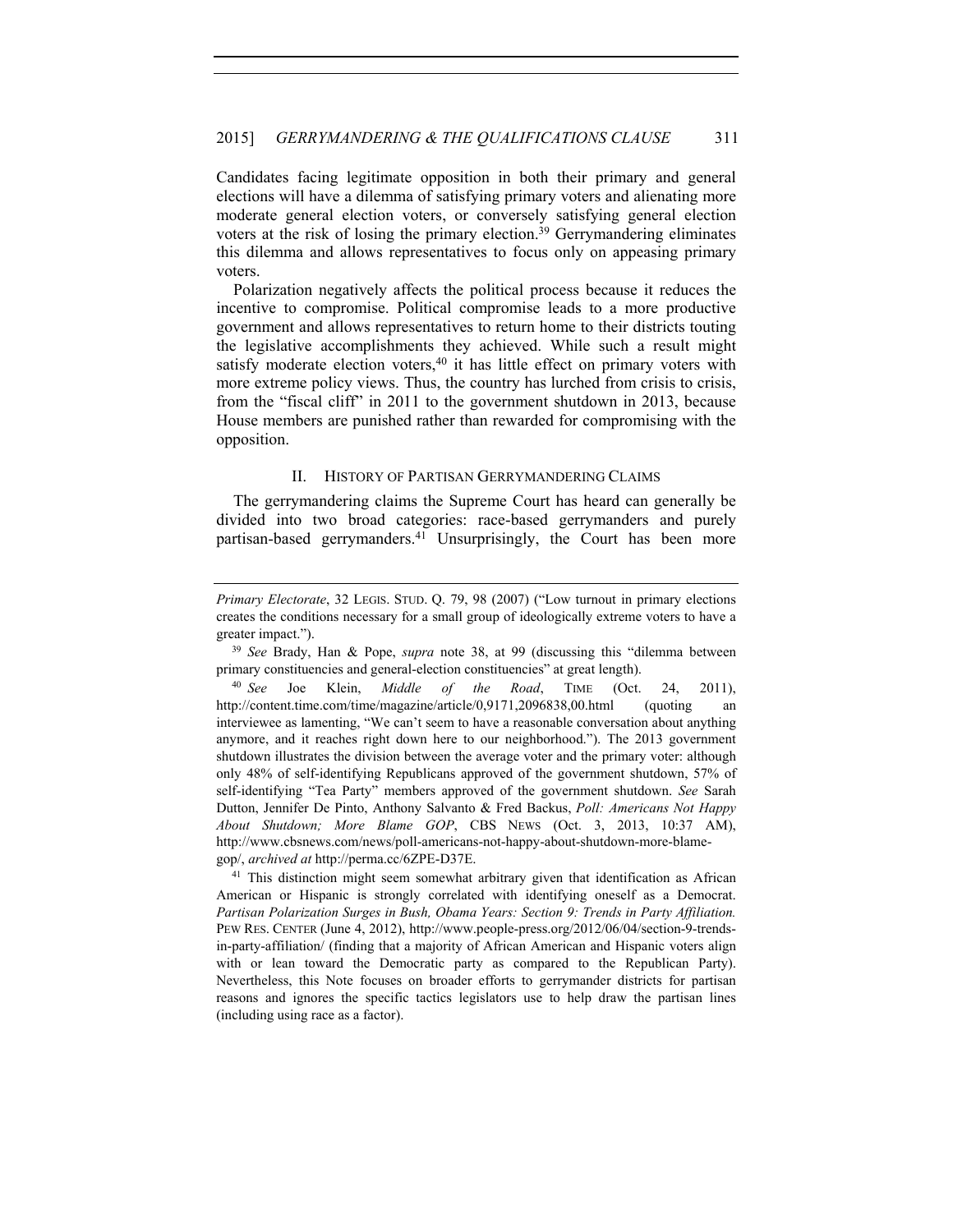312 *BOSTON UNIVERSITY LAW REVIEW* [Vol. 95:303

sensitive to Equal Protection Claims against racial gerrymanders<sup>42</sup> than partisan gerrymanders. The Supreme Court has heard two major cases that dealt solely with partisan gerrymandering claims. These cases deal with two issues: whether partisan gerrymandering claims brought under the Equal Protection Clause are justiciable, and if so, what standard can accurately determine whether a given legislative district violates the Constitution. This section summarizes the two cases (as well as a more recent, non-racial gerrymander case) and analyzes the difficulty in developing a standard under the Equal Protection Clause.

#### A. Davis v. Bandemer

The first case to address partisan gerrymandering claims was *Davis v. Bandemer*. 43 In *Bandemer*, the Supreme Court held that partisan gerrymandering claims are justiciable under the Equal Protection Clause.44 *Bandemer* involved the question of whether Indiana's Republican-controlled legislature had improperly gerrymandered state legislative districts after the 1980 census. In 1982, the first election based on the new districts, Democratic state representative candidates won 51.9% of the vote but only 43 out of 100 seats.45 More specifically, Democratic candidates in two counties divided into multi-member districts "drew 46.6% of the vote, but only 3 of the 21 House seats [for those counties] were filled by Democrats."46

The *Bandemer* Court decided that partisan gerrymandering claims are justiciable by reconciling the different directions of past decisions.<sup>47</sup> Although the Supreme Court had previously found gerrymandering claims to be justiciable,48 it had also affirmed many lower court decisions that rejected purely partisan gerrymandering claims based on justiciability.49 The Court resolved this discrepancy by stating that "'[i]t is not at all unusual for the Court

<sup>42</sup> *See, e.g.*, Baker v. Carr, 369 U.S. 186, 237 (1962) (finding redistricting claims under the Equal Protection Clause justiciable). The Court has even found unconstitutional racial gerrymandering when the district was designed in accordance with the Justice Department to *promote* minority representation in Congress. Shaw v. Hunt, 517 U.S. 899, 918 (1996) (holding that compliance with antidiscrimination laws does not justify race-based redistricting).<br><sup>43</sup> 478 U.S. 109 (1986).<br><sup>44</sup> *Id.* at 119 ("Our past decisions also make clear that even where there is no population

deviation among the districts, racial gerrymandering presents a justiciable equal protection claim.").

<sup>45</sup> *Id.* at 115.

<sup>46</sup> *Id.*

<sup>47</sup> *Id.* at 118-21 (summarizing past gerrymandering cases).

<sup>48</sup> *See, e.g.*, Baker v. Carr, 369 U.S. 186, 237 (1962) ("We conclude that the complaint's allegations of a denial of equal protection present a justiciable constitutional cause of action."). 49 *See Bandemer*, 478 U.S. at 119-21.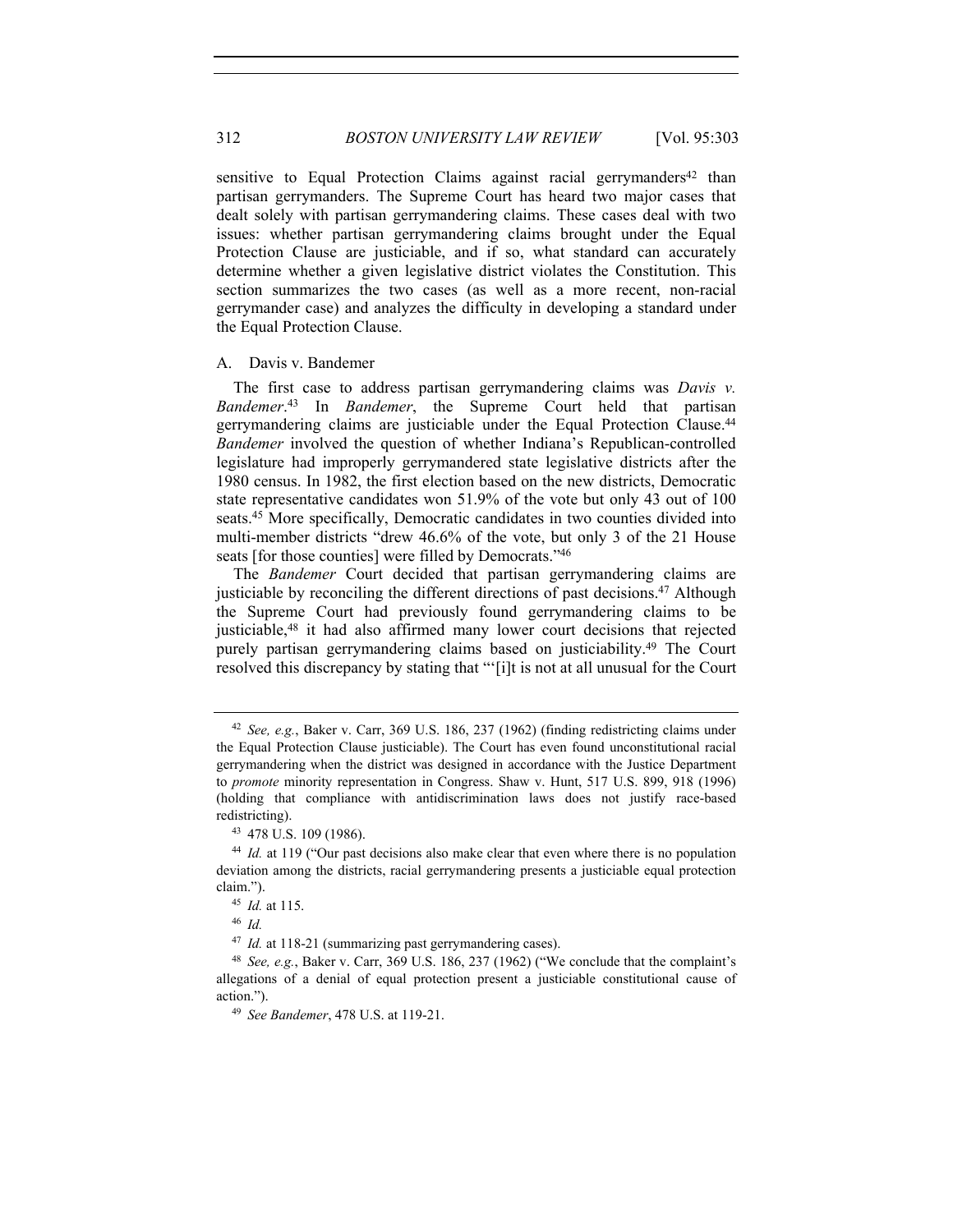to find it appropriate to give full consideration to a question that has been the subject of previous summary action."<sup>50</sup> Justice O'Connor and two other justices concurred only in the judgment, arguing that gerrymandering claims based on purely partisan reasons were not justiciable.<sup>51</sup>

After determining that partisan gerrymandering claims were in fact justiciable questions, the Court then needed to develop a standard to judge whether a gerrymandered district violated the Constitution. This task proved difficult, as Justice White was only able to attract a plurality of the justices for his standard. The plurality held that the "plaintiffs were required to prove both intentional discrimination against an identifiable political group and an actual discriminatory effect on that group."52 As long as a legislature had done the redistricting, the Court would assume that intentional discrimination against an identifiable political group would be easy to prove.53 Thus, proving discriminatory effect is where litigants would fight the true legal battle.

Justice White rejected the argument that an adverse effect on proportional voting influence satisfied the effect requirement, and relied on precedent that reapportionment does not require proportional representation.54 Instead, the plurality held that "unconstitutional discrimination occurs only when the electoral system is arranged in a manner that will consistently degrade a voter's or a group of voters' influence on the political process as a whole."55 Plaintiffs must therefore provide "evidence of continued frustration of the will of a majority of the voters or effective denial to a minority of voters of a fair chance to influence the political process."56 Under this standard, the plaintiffs in *Bandemer* could not show that the legislature had unconstitutionally gerrymandered their districts because only one election had occurred since the redistricting.57

<sup>52</sup> *Id.* at 127 (plurality opinion) (citing City of Mobile v. Bolden, 446 U.S. 55, 67-68 (1980)). 53 *Id.* at 129 (stating that if legislature has done the redistricting, it should be easy to

prove "that the likely political consequences of the reapportionment were intended").

<sup>54</sup> *Id.* at 129-34 (suggesting that proving "a prima facie case of illegal discrimination in reapportionment requires a showing of more than a de minimis effect").

<sup>57</sup> *Id.* at 135 ("Relying on a single election to prove unconstitutional discrimination is unsatisfactory."). In his dissent, Justice Powell cites data from the 1984 election showing that the district winners still dramatically differed from the popular vote. *Id.* at 182-83 (Powell, J., concurring in part and dissenting in part) (observing that Democrats received 42.3% of the popular vote yet only 7 out of 25 Senate seats). Justice White dismisses this data because it was not brought before the district court, and because the discrepancy between the number of districts won and the popular vote was less than that of the 1982 election. *Id.* at 140 n.18 (plurality opinion) (noting that the data "exhibited less of a

<sup>50</sup> *Id.* at 119 (quoting Washington v. Yakima Indian Nation, 439 U.S. 463, 477 n.20 (1979)).<br><sup>51</sup> *Id.* at 146 (O'Connor, J., concurring in the judgment).

<sup>55</sup> *Id.* at 132. 56 *Id.* at 133.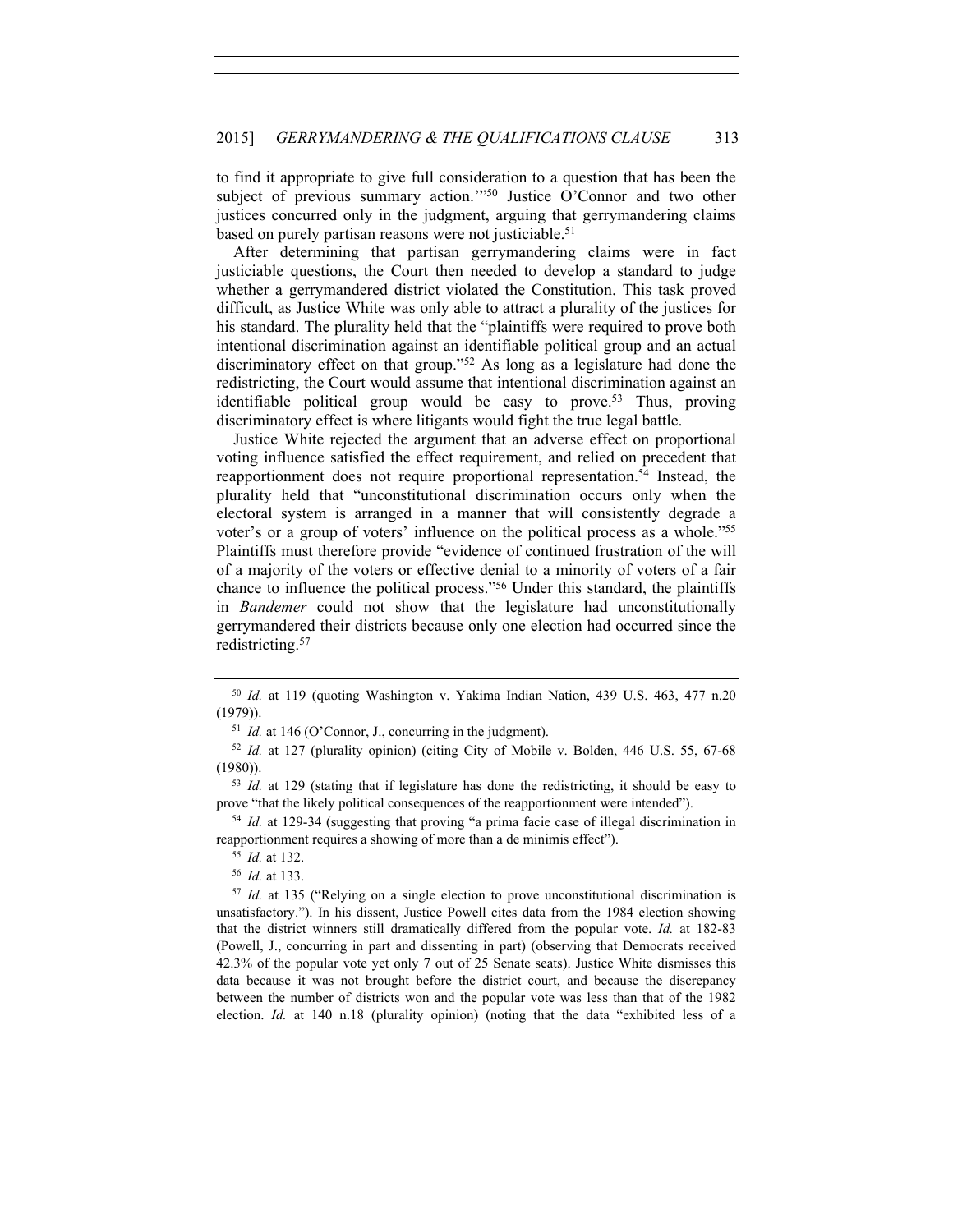In terms of a legal standard, requiring litigants to suffer a continued burden makes sense as a single election cycle has too many variables to definitively show that gerrymandering caused the election outcome. Conversely, if there has been a constitutional violation, requiring litigants to continue to suffer the violation seems like a perverse result. Ultimately, the proposed legal standard reflects the issue of whether justiciability under the Equal Protection Clause can be severed from developing a standard to analyze the district. Justice O'Connor concurred only in the judgment for this reason.<sup>58</sup> She rejected the standard because it was "unmanageable and arbitrary" and would likely rely on the same proportionality question that Justice White himself purported to reject.59

# B. Vieth v. Jubelirer

The criticisms of Justice White's standard carried the day when the Supreme Court next revisited the issue of partisan gerrymandering in *Vieth v*. *Jubelirer*. 60 Democratic voters brought an Equal Protection claim against the Commonwealth of Pennsylvania and its executive and legislative officers based on the congressional districts the Republican controlled General Assembly had drawn.<sup>61</sup> A majority of the Court rejected Justice White's *Bandemer* standard for identifying an unconstitutional gerrymander.<sup>62</sup> But again, the question of justiciability divided the court. The four conservative justices argued that gerrymandering was purely a political question inappropriate for courts to entertain, while the four liberal justices argued that gerrymandering was a question appropriately before the courts based on the Equal Protection Clause.

discrepancy between Democratic votes cast and Democratic representatives elected than did the 1982 results (5% as opposed to 8%)."). This raises the question of how "continued" the voters' frustration must be before the Court will recognize discriminatory effect.<br><sup>58</sup> *Id.* at 147-50 (O'Connor, J., concurring in the judgment) (expressing doubt as to

whether the court can assess these claims "without being forced to make a nonjudicial policy determination or to resort to a standard that is not judicially manageable").<br><sup>59</sup> *Id.* at 155 ("In my view, this standard will over time either prove unmanageable and

arbitrary or else evolve towards some loose form of proportionality."). Justice O'Connor also dissented because the Equal Protection Clause provides protection only for individuals and not groups, such as the political groups who alleged harm when their chosen candidate lost. *Id.* at 155 (alleging that the Court "confers greater rights on powerful political groups than on individuals; [and] that cannot be the meaning of the Equal Protection Clause").

<sup>60</sup> 541 U.S. 267 (2004).

<sup>61</sup> *Id.* at 273 (plurality opinion).

<sup>62</sup> *Id.* at 281 ("[W]e must conclude that political gerrymandering claims are nonjusticiable and that *Bandemer* was wrongly decided."). Indeed, even looking at the dissenting opinions, none of the justices were content to keep Justice White's standard. *Id.* at 317, 339 (Stevens, J., dissenting); *id.* at 343, 345 (Souter, J., dissenting); *id.* at 355 (Breyer, J., dissenting). As will shortly be addressed, there might have been other reasons that three of the dissenting justices developed their own standards.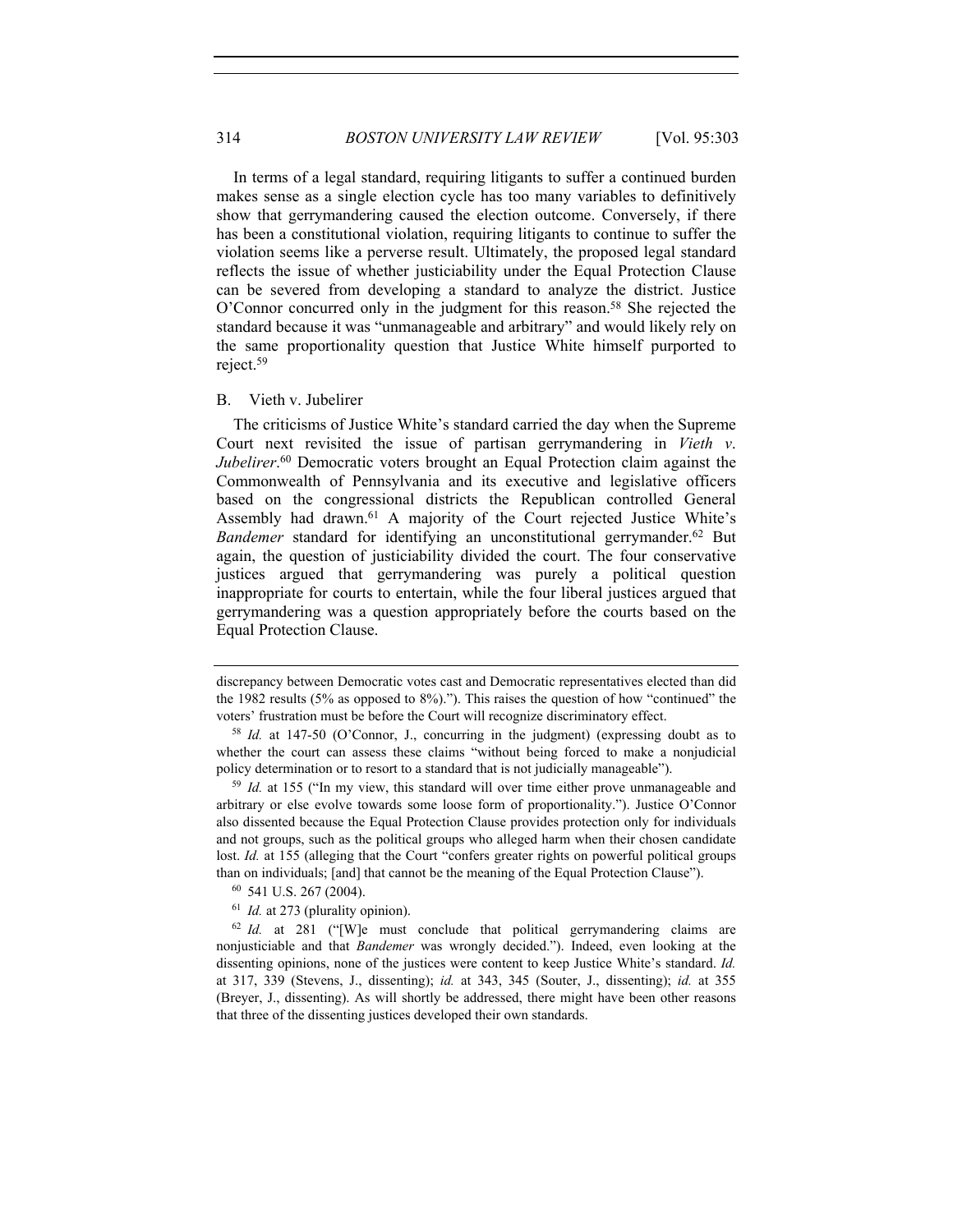Justice Kennedy, however, stayed on the fence. He rejected the plaintiffs' specific gerrymandering claims but also rejected that a workable standard to judge partisan gerrymandering claims could never exist.<sup>63</sup> Broadly, Justice Kennedy declared the impropriety of using redistricting to impose burdens on a group's representational rights and states that a gerrymander could violate the law if classifications "were applied in an invidious manner or in a way unrelated to any legitimate legislative objective."64 He would have denied relief in this case, however, because drawing political boundaries inherently involves politics and a standard had not yet been developed to show when a legislator imposed an excessive burden on a group's representational rights.<sup>65</sup>

On the other hand, Justice Kennedy imagined a future for gerrymandering claims in two different ways. First, he argued that the First Amendment provides sounder legal basis than the Equal Protection Clause because partisan gerrymandering inhibits the representational rights of individuals based on their political classification.66 Second, he pointed out that "new technologies may produce new methods of analysis that make more evident the precise nature of the burdens gerrymanders impose on the representational rights of voters and parties."67

Ultimately, Justice Kennedy appears to take up the mantle of Justice White from *Bandemer*. Both opined on the improper use of gerrymandering to limit the political power of an opposing group, but both seem paralyzed by the prospect of remedying this wrong. Justice White acknowledged that courts would have difficulty applying his standard<sup>68</sup> while Justice Kennedy seeks undiscovered technology to determine whether gerrymandering denies voters "fair and effective representation."69 In reality, Justices Kennedy and White may simply be troubled that any remedy would itself rely on political considerations and end up causing more harm to the political process than the districts at stake.

<sup>63</sup> *Id.* at 308, 311 (Kennedy, J., concurring in the judgment) ("In this case, we have not overcome these obstacles to determining that the challenged districting violated appellants rights. . . . That no such standard has emerged in this case should not be taken to prove that none will emerge in the future.").<br><sup>64</sup> *Id.* at 307.<br><sup>65</sup> *Id.* ("With uncertain limits, intervening courts—even when proceeding with best

intentions—would risk assuming political, not legal, responsibility.").

<sup>66</sup> *Id.* at 315.

<sup>67</sup> *Id.* at 312-13. For a discussion of the flaws of these two approaches, see *infra* Part IV.D.

<sup>68</sup> Davis v. Bandemer, 478 U.S. 109, 142-43 (1986) (plurality opinion) ("Determining when an electoral system has been 'arranged in a manner that will consistently degrade a voter's or a group of voters' influence on the political process as a whole,'—is of necessity a difficult inquiry." (internal citation omitted)). 69 *Vieth*, 541 U.S. at 312-13 (Kennedy, J., concurring in the judgment) (referring to new

technologies as "both a threat and a promise").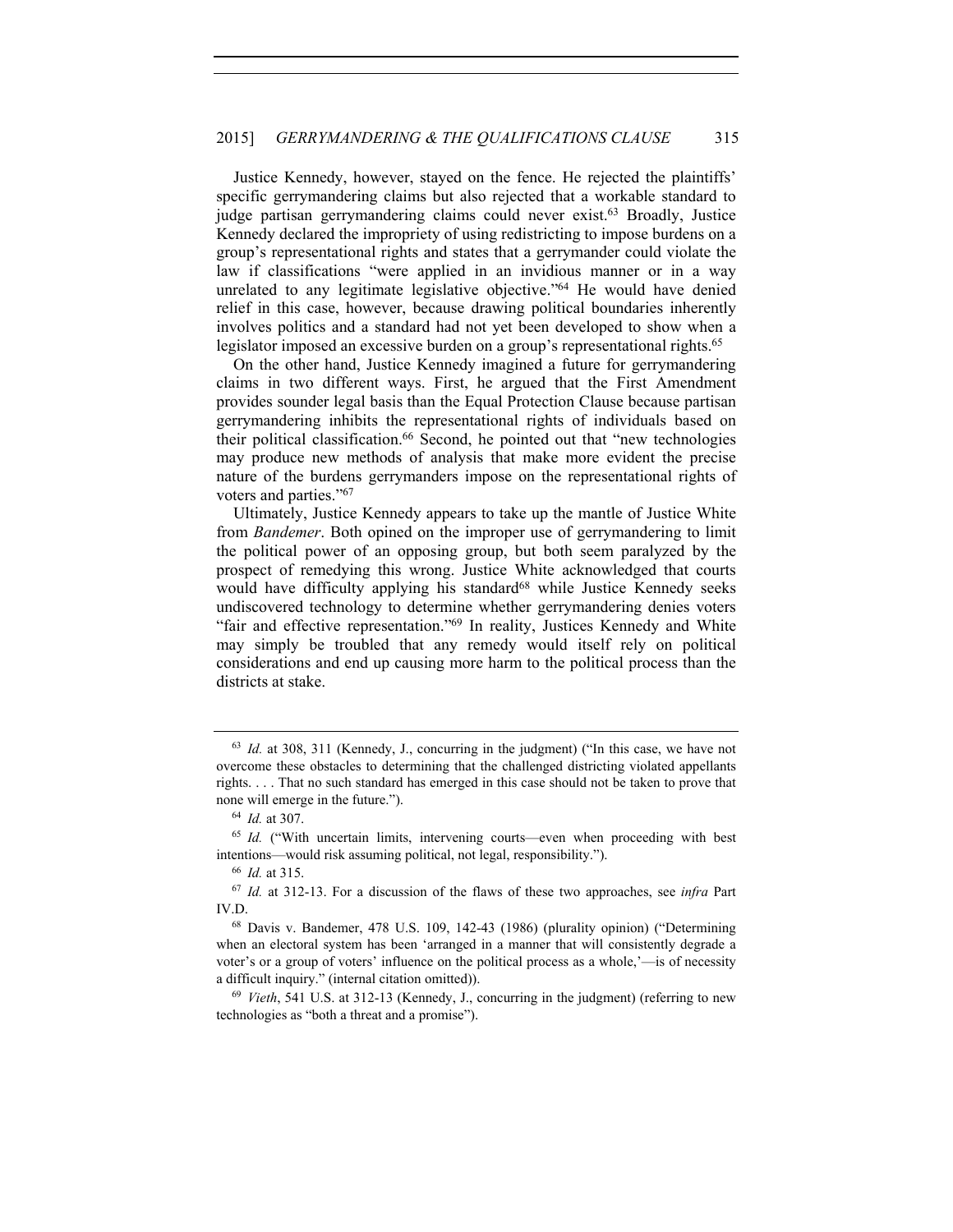As mentioned, the four dissenting justices in *Vieth* produced three different standards to evaluate whether gerrymandering a district along partisan lines violates the constitution. As Justice Kennedy is the crucial vote in determining whether a workable standard exists, the different standards the dissenting justices produced could be seen as attempts to convince Justice Kennedy that the Court could fashion a standard that would provide relief for the circumstances. Nevertheless, the variety of standards rejected by a majority of the court (the plurality and Justice Kennedy) has reinforced to lower courts that no workable standard does in fact exist.70

#### C. LULAC

Although Justice Kennedy argued that a district would be unconstitutional if drawn invidiously or without any legitimate legislative objective, he never defined the scope of such assertion. In other words, he did not explain what would qualify as an invidious classification in the context of gerrymandering, nor did he explain how to determine whether legitimate legislative objectives exist for a given district. Surely, if litigants could show that the State had drawn the district with the sole purpose of disadvantaging the minority party, then this would qualify as an invidious application as this is not a legitimate legislative objective. Because reapportionment is constitutionally mandated and districts must be redrawn to account for population shifts, however, legislators will always have more than one reason to draw a district in a certain way. On the other hand, if a state were to reapportion a second time within the decade, then the reapportionment would not be constitutionally mandated. Presumably, litigants would then be able to show that the state redrew the districts for the sole purpose of disadvantaging the minority party. The Supreme Court actually addressed this issue in *League of United Latin American Citizens v. Perry* (*LULAC*),71 yet Justice Kennedy still found legitimate legislative objectives and found the districts constitutionally valid.

*LULAC* did not advance any new standards or even address the question of justiciability.72 Instead, the partisan gerrymandering claim was limited to the question of whether a mid-decade redistricting was unconstitutional because the sole motivation for redistricting was to disadvantage a political party.73

<sup>70</sup> *See* Radogno v. Ill. State Bd. of Elections, No. 1:11-cv-04884, 2011 WL 5868225, at \*2-5 (N.D. Ill. Nov. 22, 2011), *summarily aff'd*, 133 S. Ct 103 (2012) (rejecting plaintiffs' new standard to judge an allegedly gerrymandered district and summarizing the standards the Supreme Court has heard and ultimately rejected).<br><sup>71</sup> 548 U.S. 399, 423 (2006) ("[W]e disagree with appellants' view that a legislature's

decision to override a valid, court-drawn plan mid-decade is sufficiently suspect to give shape to a reliable standard for identifying unconstitutional political gerrymanders.").

<sup>72</sup> *Id.* at 492 (Roberts, C.J., concurring in part and dissenting in part) ("The question whether any such standard exists—that is, whether a challenge to a political gerrymander presents a justiciable case or controversy—has not been argued in these cases.").<br><sup>73</sup> *Id.* at 416-18 (plurality opinion) ("The sole-intent standard offered here is no more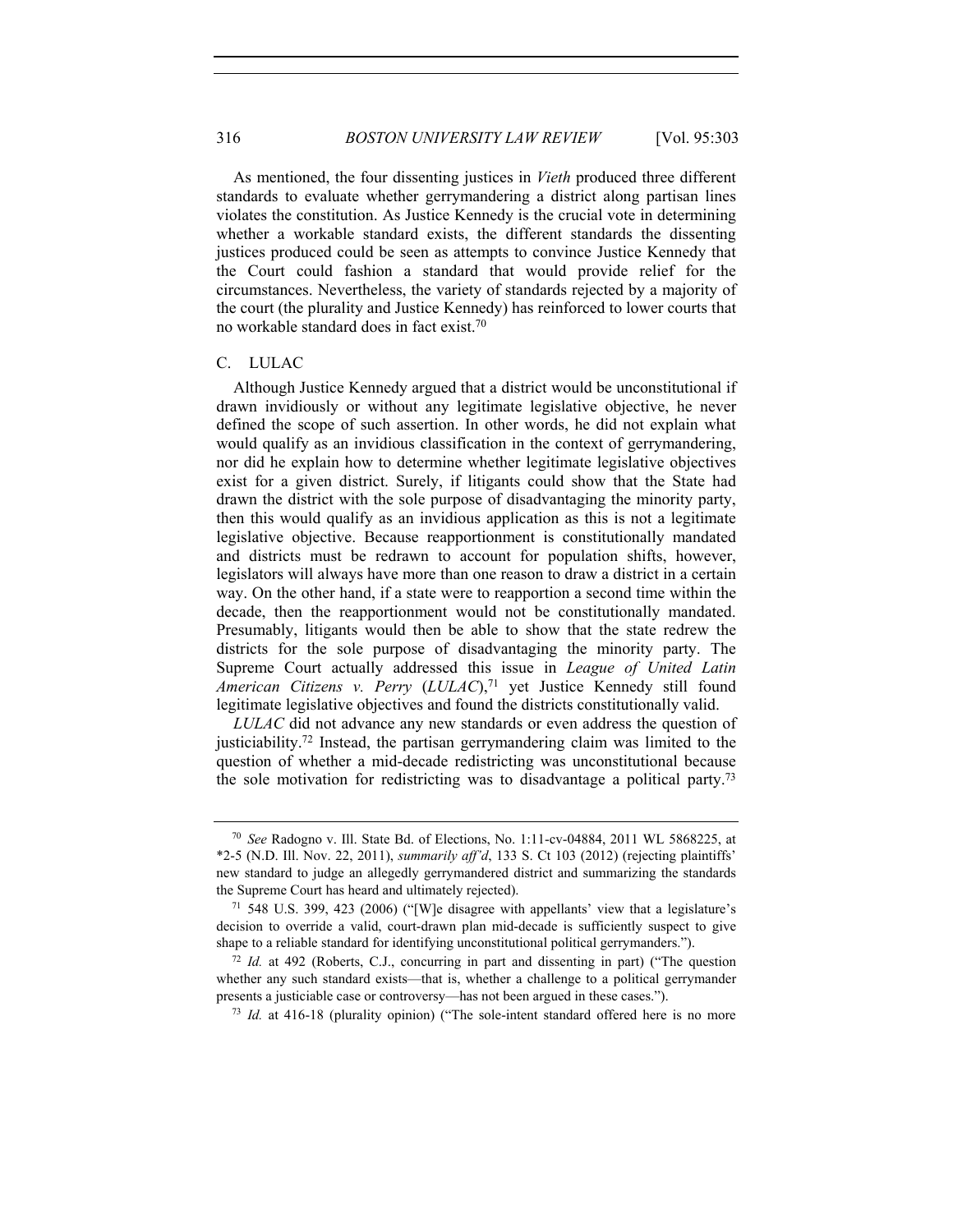*LULAC* does not add a new standard but it does further illustrate Justice Kennedy's conflicted position; he continues to support the justiciability of partisan gerrymandering claims but does not articulate his vision for a standard to evaluate such claims.74

Justice Kennedy did not address the question of justiciability but moved straight to evaluating appellants' standard.75 Although the courts below did not address the question of justiciability either, the Supreme Court clearly has the authority to address this question.76 Justice Kennedy argued that appellants have not put forth a successful claim because "a successful claim attempting to identify unconstitutional acts of partisan gerrymandering must do what appellants' sole-motivation theory explicitly disavows: show a burden, as measured by a reliable standard, on the complainants' representational rights."77 As Justice Scalia later pointed out, however, Justice Kennedy "conclude[d] that appellants have failed to state a claim as to political gerrymandering, without ever articulating what the elements of such a claim consist of."78 In other words, Justice Kennedy never explained what "reliable standard" would measure the burden on complainant's representational rights. Instead, he relied on the fact that proportional representation under the challenged plan was actually more in line with statewide vote then the previous map.

Much of the problem with partisan gerrymandering claims is summed up in Justice Scalia's plurality opinion in *Vieth*: "Political affiliation is not an immutable characteristic, but may shift from one election to the next; and even within a given election, not all voters follow the party line."<sup>79</sup> This raises the question: Just how immutable are political party preferences, and how immutable do they need to be for the Court to recognize an unconstitutional

compelling when it is linked to the circumstance that Plan 1374C is mid-decennial legislation.").

<sup>74</sup> *Id.* at 414-23. (declining to revisit the question of justiciability but finding no acceptable standard by which to judge the gerrymandering claim). 75 *Id.* at 414 ("We do not revisit the justiciability holding but do proceed to examine

whether appellants' claims offer the Court a manageable, reliable measure of fairness for determining whether a partisan gerrymander violates the Constitution.").

<sup>76</sup> Consider Justice Scalia's opinion dissenting from Part II of Justice Kennedy's opinion. Id. at 511 (Scalia, J., concurring in part and dissenting in part) ("As I have previously expressed, claims of unconstitutional partisan gerrymandering do not present a justiciable case or controversy.").

<sup>77</sup> *Id.* at 418 (plurality opinion).

<sup>78</sup> *Id.* at 511 (Scalia, J., concurring in part and dissenting in part).

<sup>79</sup> Vieth v. Jubelirer, 541 U.S. 267, 287 (2004) (plurality opinion). Justice Scalia adds: "We dare say (and hope) that the political party which puts forward an utterly incompetent candidate will lose even in its registration stronghold." *Id.* What constitutes an incompetent political candidate is itself subject to many interpretations. However, Justice Scalia implicitly raises the question if gerrymandering can ever be proven when a "safe" candidate is embroiled in an ugly scandal and loses an election. *See infra* note 167.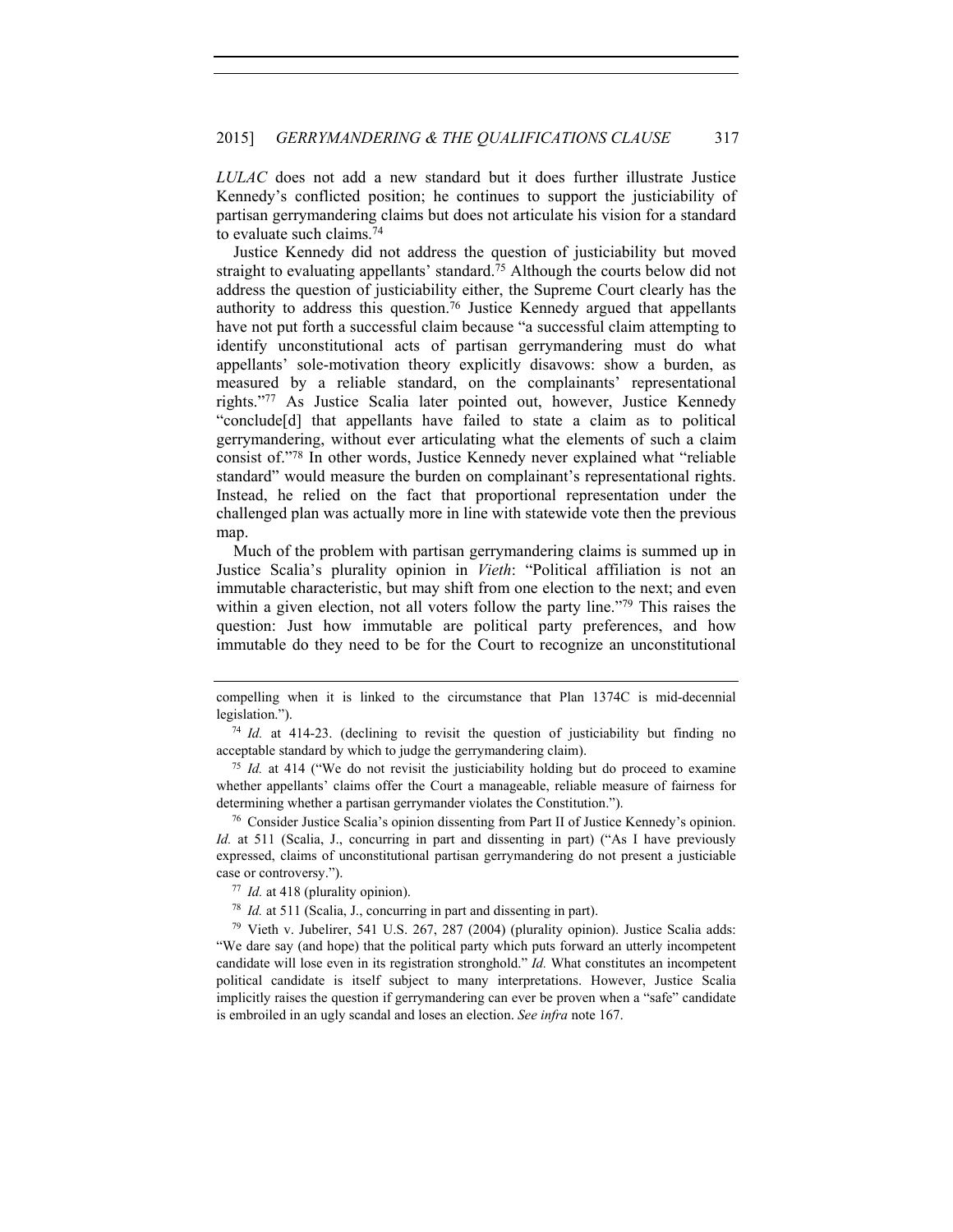gerrymander? Based on the current configuration of the Court and the past cases, the Equal Protection Clause seems like a poor vehicle to rectify districts that have been gerrymandered on partisan lines that have burdened a group of citizens.

#### III. THE QUALIFICATIONS CLAUSE

The Qualifications Clause states, "No Person shall be a Representative who shall not have attained to the Age of twenty five Years, and been seven Years a Citizen of the United States, and who shall not, when elected, be an Inhabitant of that State in which he shall be chosen."80 Unlike the Equal Protection Clause, there is no balancing test performed when a state (or Congress) adds a qualification beyond those enumerated by the Constitution.81 The primary legal issue arising from the Qualifications Clause had been whether the requirements announced in the Constitution are the only requirements a candidate for Congress must satisfy, or if additional qualifications could be added. The Supreme Court addressed this issue first in *Powell v. McCormack*<sup>82</sup> with regard to Congress's ability to add qualifications, and then in *U.S. Term Limits, Inc. v. Thornton*83 announcing that the Constitution's qualifications are the sole qualifications a member of Congress must satisfy.84

The Supreme Court, however, has never defined what actually constitutes a "qualification."85 This question has arisen in regard to district residency requirements,86 "resign to run" laws that require a state officeholder to resign before running for a federal office,  $87$  and congressional term limits.  $88$  These

<sup>85</sup> *See, e.g.*, *U.S. Term Limits*, at 829 ("We need not decide whether petitioners' narrow understanding of qualifications is correct . . . .").

<sup>86</sup> *See, e.g.*, Hellmann v. Collier, 141 A.2d 908, 912 (Md. 1958) (holding that requiring a candidate for election to the House of Representatives to reside in the district where he seeks election "contravenes Article I, Sec. 2, Cl. 2 of the Constitution of the United States, and is, therefore, unconstitutional and void"). 87 *See, e.g.*, Joyner v. Mofford, 706 F.2d 1523, 1531 (9th Cir. 1983) (holding that

requiring a state official to resign or remove himself from his state position before running

<sup>80</sup> U.S. CONST. art. I, § 2, cl. 2.

<sup>81</sup> *See* Daniel Hays Lowenstein, *Are Congressional Term Limits Constitutional?* 18 HARV. J.L. & PUB. POL'Y 1, 7 (1994) ("If term limits establish a qualification for Congress that states are not authorized to enact, then they are unconstitutional, no matter how compelling the arguments for such limits may be.").

<sup>82</sup> 395 U.S. 486, 550 (1969) ("[I]n judging the qualifications of its members Congress is limited to the standing qualifications prescribed in the Constitution."). 83 514 U.S. 779 (1995).

<sup>84</sup> *See id.* at 783 ("Allowing individual States to adopt their own qualifications for congressional service would be inconsistent with the Framers' vision of a uniform National Legislature representing the people of the United States."); *Powell*, 395 U.S. at 547 ("[W]hat evidence we have of Congress' early understanding confirms our conclusion that the House is without power to exclude any member-elect who meets the Constitution's requirements for membership.").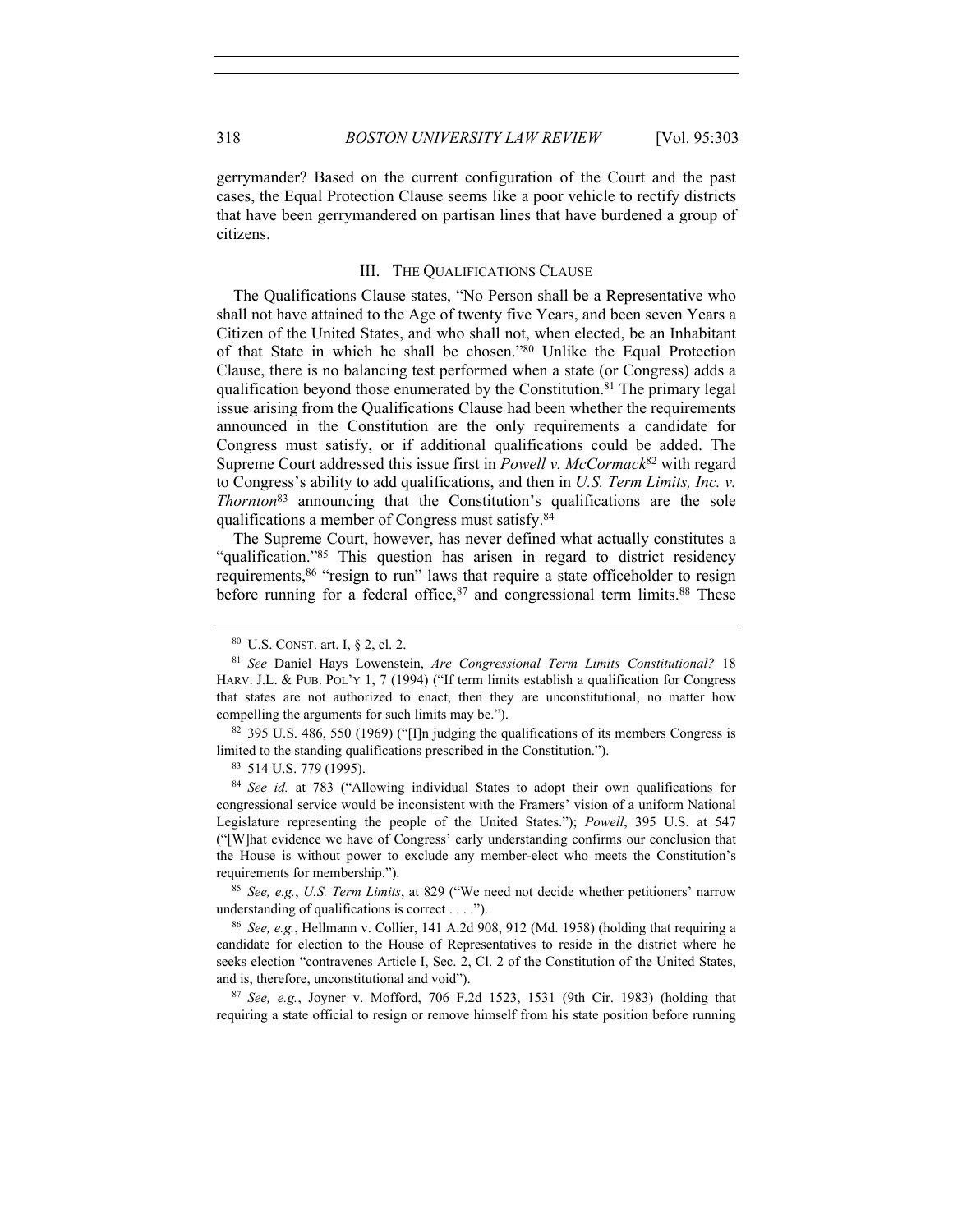"quasi-qualifications" present a problem for courts because they are often designed in such a way as to allow the possibility of the otherwise restricted candidate to nevertheless win.89 Thus, courts have often used common sense standards and judged the constitutionality of the restrictions based on the facts of the particular case.90

#### A. *History of the Qualifications Clause*

According to the Founding Fathers, the Qualifications Clause created the only requirements that a congressional candidate needed to satisfy.<sup>91</sup> Alexander Hamilton, in *The Federalist No. 60*, stated that "[t]he qualifications of the persons who may choose or be chosen, . . . are defined and fixed in the Constitution, and are unalterable by the legislature."92 James Madison argued that by limiting a candidate's qualifications to these three basic requirements, the Constitution encouraged a more inclusive government, regardless of creed, profession, age, or wealth.93

Later, Justice Joseph Story addressed the Qualifications Clause in his treatise, *Commentaries on the Constitution*. 94 He, too, interpreted the clause to

<sup>89</sup> *See*, *e.g.*, Sean R. Sullivan, Note, *A Term Limit by Any Other Name?: The Constitutionality of State-Enacted Ballot Access Restrictions on Incumbent Members of Congress*, 56 U. PITT. L. REV. 845, 862 (1995) ("A state-enacted quasi-term limit would not conflict with the *Powell* Court's reading of the Qualifications Clauses because voters still would be free to choose an affected incumbent as their representative."). 90 *See infra* Part III.B.

<sup>91</sup> *See, e.g.*, Powell v. McCormack, 395 U.S. 486, 548 (1969) ("[T]he intention of the Framers, to the extent it can be determined, . . . persuade[s] us that the Constitution does not vest in the Congress a discretionary power to [add additional congressional candidacy qualifications] by a majority vote.").<br><sup>92</sup> THE FEDERALIST NO. 60, at 369 (Alexander Hamilton) (Clinton Rossiter ed., 2003).<br><sup>93</sup> THE FEDERALIST NO. 52, *supra* note 92, at 323-24 (James Madison) ("Under these

reasonable limitations, the door of this part of the federal government is open to merit of every description, whether native or adoptive, whether young or old, and without regard to poverty or wealth, or to any particular profession of religious faith.").<br><sup>94</sup> 1 JOSEPH STORY, COMMENTARIES ON THE CONSTITUTION OF THE UNITED STATES: WITH

A PRELIMINARY REVIEW OF THE CONSTITUTIONAL HISTORY OF THE COLONIES AND STATES BEFORE THE ADOPTION OF THE CONSTITUTION 460 (Melville Madison Bigelow, 5th ed., William S. Hein & Co. 1994) (1891) (discussing the Qualifications Clause and the pertinent inquiry of states' ability to supplement the enumerated qualifications for congressional

for a federal position does not impose an additional "qualification on candidates for Congress because it does not prevent an elected state officeholder from running for federal office"); Signorelli v. Evans, 637 F.2d 853, 863 (2d Cir. 1980) (finding that requiring state judges to resign prior to running for Congress "has, in a sense, indirectly added a qualification for Congressional office, [yet] it has not violated the Constitution").

<sup>88</sup> *See U.S. Term Limits*, 514 U.S. at 783 ("Allowing individual States to adopt their own qualifications for congressional service would be inconsistent with the Framers' vision . . . If the qualifications set forth in the text of the Constitution are to be changed, that text must be amended.").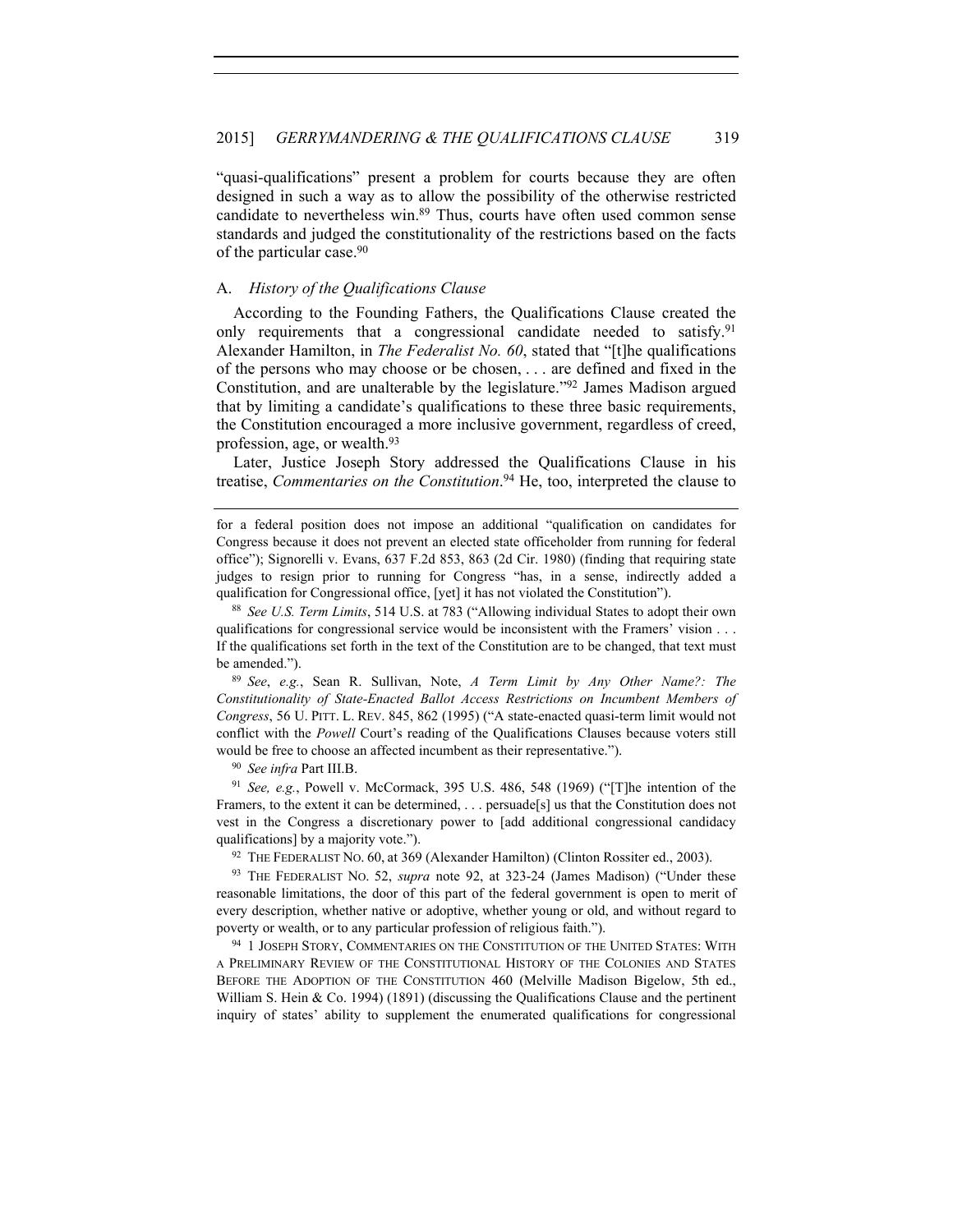preclude additional qualifications made by the states.<sup>95</sup> If a state legislature could add qualifications, then it "may require that none but a Deist, a Catholic . . . or a Universalist shall be a representative."96 Justice Story voiced a concern that if a state could create additional qualifications, it might create such restrictions upon candidates as would actually harm the interests of the union.97

In *Powell v. McCormack*, the Supreme Court finally weighed in by holding that the qualifications in the Constitution were exhaustive; Congress could not add additional qualifications.98 In Congressman Powell's case, this meant that Congress could not exclude a member of Congress from taking his seat despite ethics violations found against Powell during the previous Congress.<sup>99</sup>

Thus, the answer to the question of whether states could add qualifications beyond those required in the Constitution seemed clearly to be no. Nevertheless, throughout the nation's history, states have added various restrictions affecting who can hold congressional office.100 Some of these were struck down,<sup>101</sup> while others have been upheld.<sup>102</sup> The most recent example involves the campaign to impose congressional term limits without explicitly creating an additional qualification. The election ballot provided states with a way to do this. As discussed in *U.S. Term Limits*, for example, Arkansas passed a state constitutional amendment that prohibited House candidates who

beginning in 1807, to prevent an elected member from taking his seat).

violated the Constitution because the purpose of the challenged provisions is to protect the integrity of a branch of state government by the same principle of incompatibility that the Constitution itself has endorsed for the national government.").

candidacy).

<sup>95</sup> *See id.* at 461 ("It would seem but fair reasoning, upon the plainest principles ofinterpretation, that when the Constitution established certain qualifications as necessary for office, it meant to exclude all others as prerequisites."). 96 *Id.* at 460.

<sup>&</sup>lt;sup>97</sup> *Id.* ("If a State legislature has authority to pass laws to this effect, they may impose any other qualifications beyond those provided by the Constitution, however inconvenient, restrictive, or even mischievous they may be to the interests of the Union.").

<sup>98</sup> Powell v. McCormack, 395 U.S. 486, 550 (1969) ("[I]n judging the qualifications of its members Congress is limited to the standing qualifications prescribed in the Constitution.")*.*

<sup>&</sup>lt;sup>99</sup> *Id.* at 489 (finding that "the House could exclude [Powell] only if it found he failed to meet the standing requirements of age, citizenship, and residence contained in Art. I, § 2, of the Constitution," and thus that the House unconstitutionally excluded him from Congress based on ethics violations). 100 *See, e.g.*, *id.* at 541-47 (recounting Congress's reasoning behind various attempts,

<sup>101</sup> *See, e.g.*, Hellmann v. Collier, 141 A.2d 908, 912 (Md. 1958) (holding unconstitutional a statute requiring every candidate for election to Congress to reside in the district the candidate seeks to represent because it violates the Qualifications Clause). 102 *See, e.g.*, Signorelli v. Evans, 103 F.2d 853, 863 (2d Cir. 1980) ("[New York] has not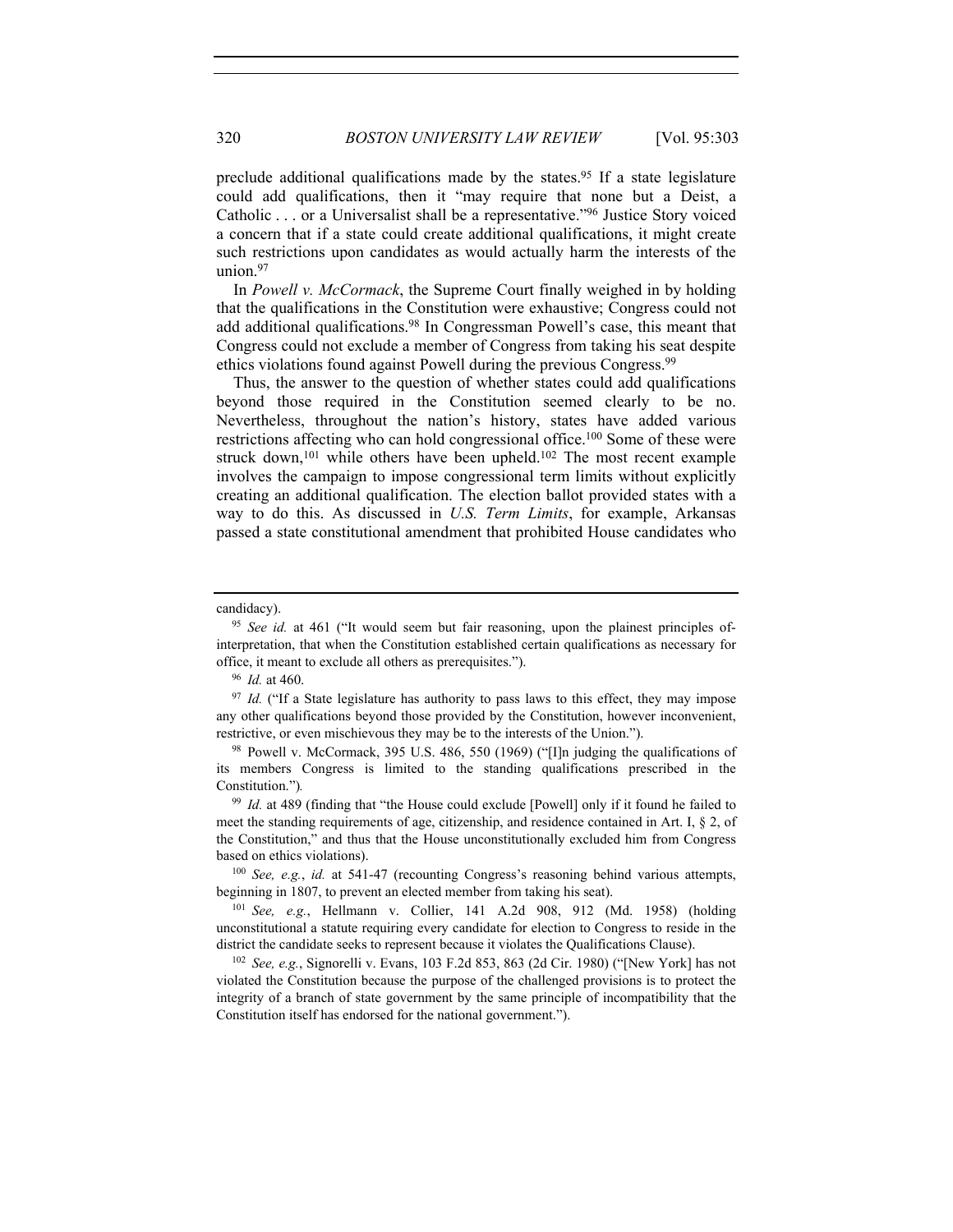had already served three terms from appearing on the ballot.<sup>103</sup> These candidates could still hold office, but they would have to win by a majority of voters writing in their names.104 In this way, Arkansas argued that it had not created an actual qualification.105 The Supreme Court rejected this argument and found the Arkansas amendment to be an invalid additional qualification.<sup>106</sup>

#### B. *Quasi-Qualifications*

While the Supreme Court has heard very few cases specifically on the Qualifications Clause, a number of lower courts have heard challenges to state laws that allegedly violated the Qualifications Clause. These cases dealt primarily with resign-to-run laws, in which state law required incumbent state officeholders to resign before filing and running for Congress. These incumbent officeholders then challenged the laws as violating the Qualifications Clause. The Supreme Court decisions that heard Qualifications Clause claims gave less attention to the ambiguity surrounding whether the state law was in fact a qualification, and thus provide a slightly less clear standard than the circuit court standard.

# 1. The *Signorelli* Standard & Resign to Run Laws

In *Signorelli v. Evans*, 107 the Second Circuit upheld New York's resign to run law but acknowledged that the law functioned indirectly as an additional requirement beyond the Constitution's requirements.108 While still an active state judge, Judge Signorelli intended to run for Congress.109 New York state law, however, prohibited its judges from engaging in political activity.<sup>110</sup> The Court recognized that simply claiming that Judge Signorelli had the choice of resigning to run was a weak argument.<sup>111</sup> Regardless of whether Judge

<sup>103</sup> *See* U.S. Term Limits, Inc. v. Thornton, 514 U.S. 779, 783 (1995).

<sup>104</sup> *See id.* at 828 ("[The amendment] merely provides that certain Senators and Representatives shall not be certified as candidates and shall not have their names appear on the ballot. They may run as write-in candidates and, if elected, they may serve.").<br><sup>105</sup> *See id.* at 830 ("[Arkansas] argue[s] that the possibility of a write-in campaign creates

a real possibility for victory, especially for an entrenched incumbent.").

<sup>106</sup> *See* discussion *infra* Part IV.A. 107 637 F.2d 853 (2d Cir. 1980).

<sup>&</sup>lt;sup>108</sup> *Id.* at 863 ("Though New York has, in a sense, indirectly added a qualification for Congressional office, it has not violated the Constitution . . . .").

<sup>109</sup> *Id.* at 855.

<sup>&</sup>lt;sup>110</sup> *Id.* ("[A]ppellant was confronted by three provisions of New York law that required his resignation from judicial office before taking even the most preliminary steps toward obtaining his party's nomination.").<br><sup>111</sup> *Id.* at 858-59 ("The fact that Signorelli has it within his power, by his own choosing,

to satisfy this fourth requirement [of not being a state judge] does not answer his objection that the requirement is an additional qualification beyond the trio specified in the Constitution.").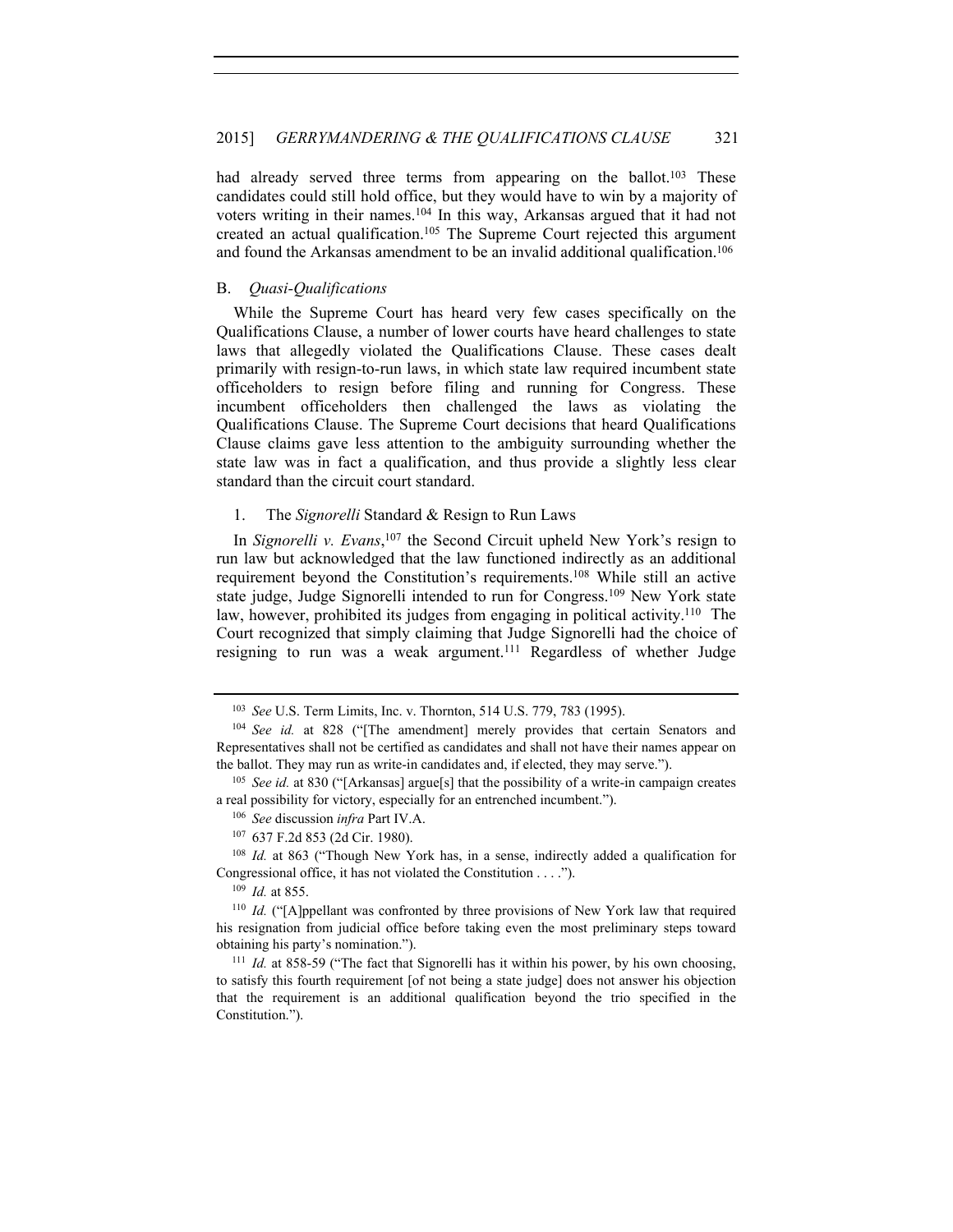Signorelli had this choice, the law still created an additional qualification: not being an incumbent state officeholder. Indeed, state laws requiring that a congressional candidate reside in the district he or she represents have consistently been rejected as unconstitutionally imposing an additional qualification.112 In these cases, congressional candidates likewise had the choice of moving to the district if they did not already reside there. The Second Circuit distinguished the residency requirements from the resign to run laws based on the intent of the laws.113 The residency requirements "aimed solely at eligibility for Congressional office," while resign-to-run laws "aimed at the judicial office, a local government subject on which New York's regulatory authority is plenary."114

On the other hand, the Second Circuit acknowledged the risk that a State might abuse its ability to regulate occupations in this way.115 For example, a State may use this method to require "lawyers to resign from the bar or business executives to resign corporate offices prior to seeking public office."116 Thus, the Second Circuit distinguished between a state barring a range of occupations as violating the Framers' intent in having a broad choice of representatives, and a state regulating a public office upon which its authority is plenary.117

*Joyner v. Mofford*<sup>118</sup> elaborated on the rule *Signorelli* established.<sup>119</sup> The appellant in *Joyner* cited many state court opinions that held laws barring public officeholders from qualifying for Congress as unconstitutional.120

<sup>115</sup> *See id.* ("There is a distinct risk, however, that this line of argument [based on regulation within state authority] proves too much . . . .").

banc); State *ex rel.* Santini v. Swackhamer, 521 P.2d 568 (Nev. 1974); Lowe v. Fowler, 240

<sup>&</sup>lt;sup>112</sup> *Id.* at 859 (referring to cases in which courts refused to uphold additional residency requirements imposed by states on congressional candidates because states neither have authority to tell people where to live nor to establish additional qualifications for congressional candidacy).

<sup>113</sup> *Id.* ("As to [statutes indirectly adding a congressional requirement], the legislative purpose controls. Similarly, here, it can be argued that New York's purpose is to regulate the judicial office that Signorelli holds, not the Congressional office he seeks.").

<sup>114</sup> *Id.*

<sup>116</sup> *Id.*

<sup>&</sup>lt;sup>117</sup> *Id.* ("We believe there is a distinction to be drawn between restrictions upon a broad range of occupations, . . . and restrictions upon specified state offices peculiarly within the essential regulatory authority of the states."). 118 706 F.2d 1523 (9th Cir. 1983).

<sup>119</sup> *Id.* at 1530 (quoting *Signorelli*, 637 F.2d at 859) ("First, *Signorelli* does not stand for the proposition that the only acceptable 'resign to run' statutes are those that apply to judges. Instead, the *Signorelli* court distinguished between regulations which are constitutionally permissible because they affect 'specified state offices peculiarly within the essential regulatory authority of the states,' and statutes placing 'restrictions upon a broad range of occupations,' which are constitutionally suspect.").<br><sup>120</sup> *Id.* at 1528-29 (citing State *ex rel.* Pickrell v. Senner, 375 P.2d 728 (Ariz. 1962) (en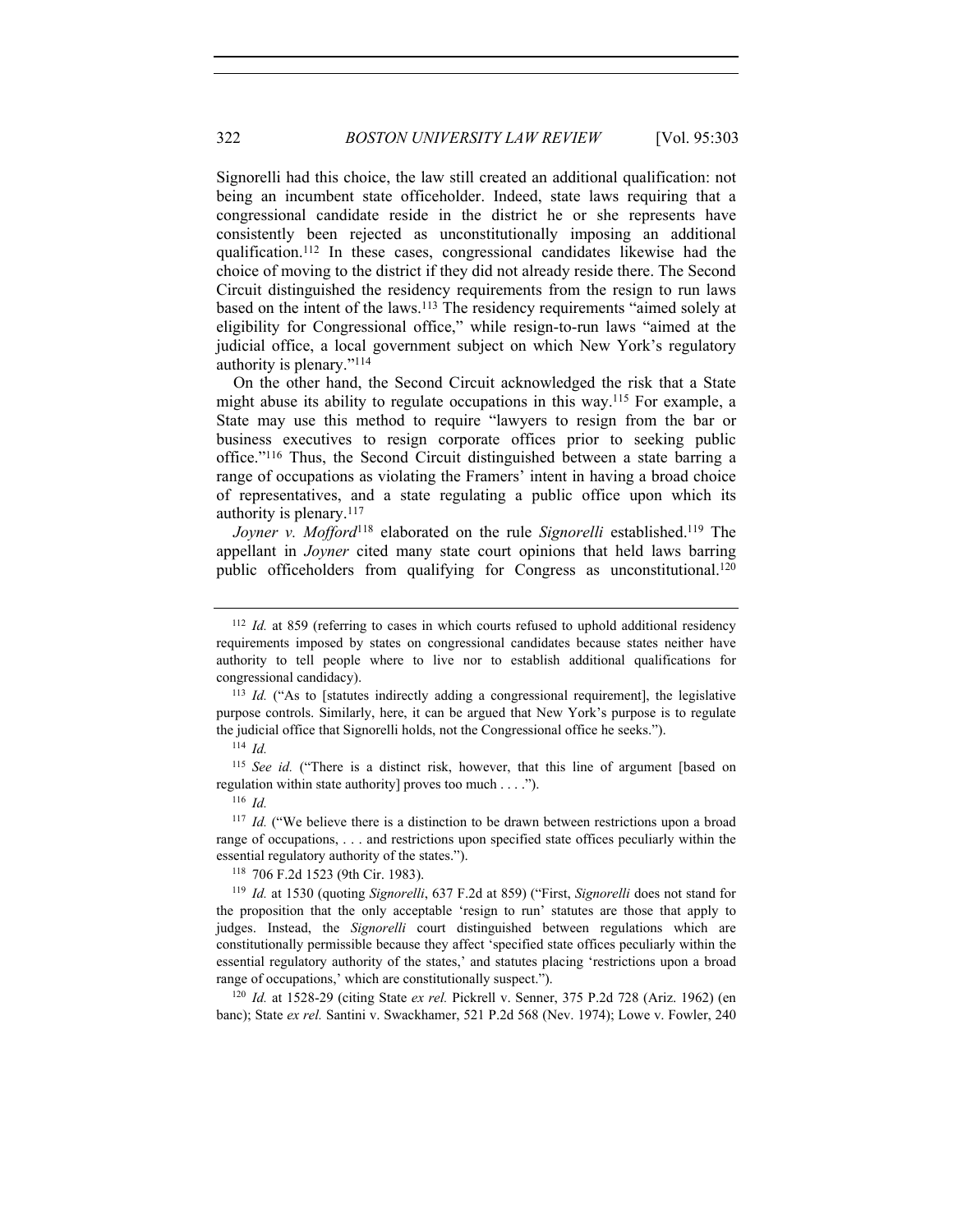Though these cases seem to undermine *Signorelli*'s rule granting states power to regulate their public offices, the Ninth Circuit reconciled these cases with *Signorelli* and other opinions that upheld resign-to-run laws. The Ninth Circuit distinguished statutes that disqualify incumbent officeholders from resign-torun laws based on the fact that resign-to-run laws reflected the State's power over its public offices, while statutes that barred an officeholder's candidacy simply went to candidate eligibility.<sup>121</sup> The effects of the two types of laws are the same, and a potential candidate could easily satisfy either iteration; for instance, an incumbent seeking a congressional seat need only resign from his current position to run. Nevertheless, as *Signorelli* pointed out, whether a potential candidate can satisfy the qualification is not relevant to the inquiry.122 The only inquiry, under *Signorelli*, is whether the qualification "deal[s] with a subject within traditional state authority."<sup>123</sup>

The Supreme Court has not gone into such depth when discussing ambiguous qualifications, or quasi-qualifications. *Storer v. Brown*124 and *U.S. Term Limits, Inc. v. Thornton* dealt with claims that a State had imposed an additional qualification. In *Storer*, petitioners challenged a California law requiring independent candidates for Congress to collect approximately 325,000 signatures in a 24-day period as being so onerous as to bar independent candidates from Congress.125 The Court limited its discussion of the Qualifications Clause to a single footnote and rejected petitioners' argument as "wholly without merit."126 In dismissing petitioners' argument, the Court pointed out that the procedures for independent candidates were comparable to those in the primary elections that major party candidates must

S.E.2d 70 (Ga. 1977)).

<sup>&</sup>lt;sup>121</sup> *Id.* at 1529 (differentiating "state laws which do not disqualify a state officeholder from running for federal office [with those] . . . which require the officeholder to resign or be removed from the state office should he seek election to Congress").

<sup>122</sup> *Signorelli*, 637 F.2d at 858-59 ("The fact that Signorelli has it within his power, by his own choosing, to satisfy this fourth requirement does not answer his objection that the requirement is an additional qualification beyond the exclusive trio specified by the Constitution.").

<sup>123</sup> *Id.* at 859.

<sup>124</sup> 415 U.S. 724, 740 (1974) ("[I]t is a substantial requirement; and if the additional likelihood is, as it seems to us to be, that the total signatures required will amount to a substantially higher percentage of the available pool than the 5% stipulated in the statute, the constitutional claim asserted by Hall is not frivolous.").

<sup>125</sup> *Id.* at 726-28 (describing Appellants' plight in obtaining ballot positions as a result of California's Election Code provisions, including the signature requirement). The Court found this burden not to be high after explaining that "at the rate of 13,542 [signatures] per day . . . 1,000 canvassers could perform the task if each gathered 14 signers a day." *Id.* at 740. The Court did not address whether it is reasonable to expect an independent candidate to have access to 1,000 canvassers to perform such a task. 126 *Id.* at 746 n.16 (1974).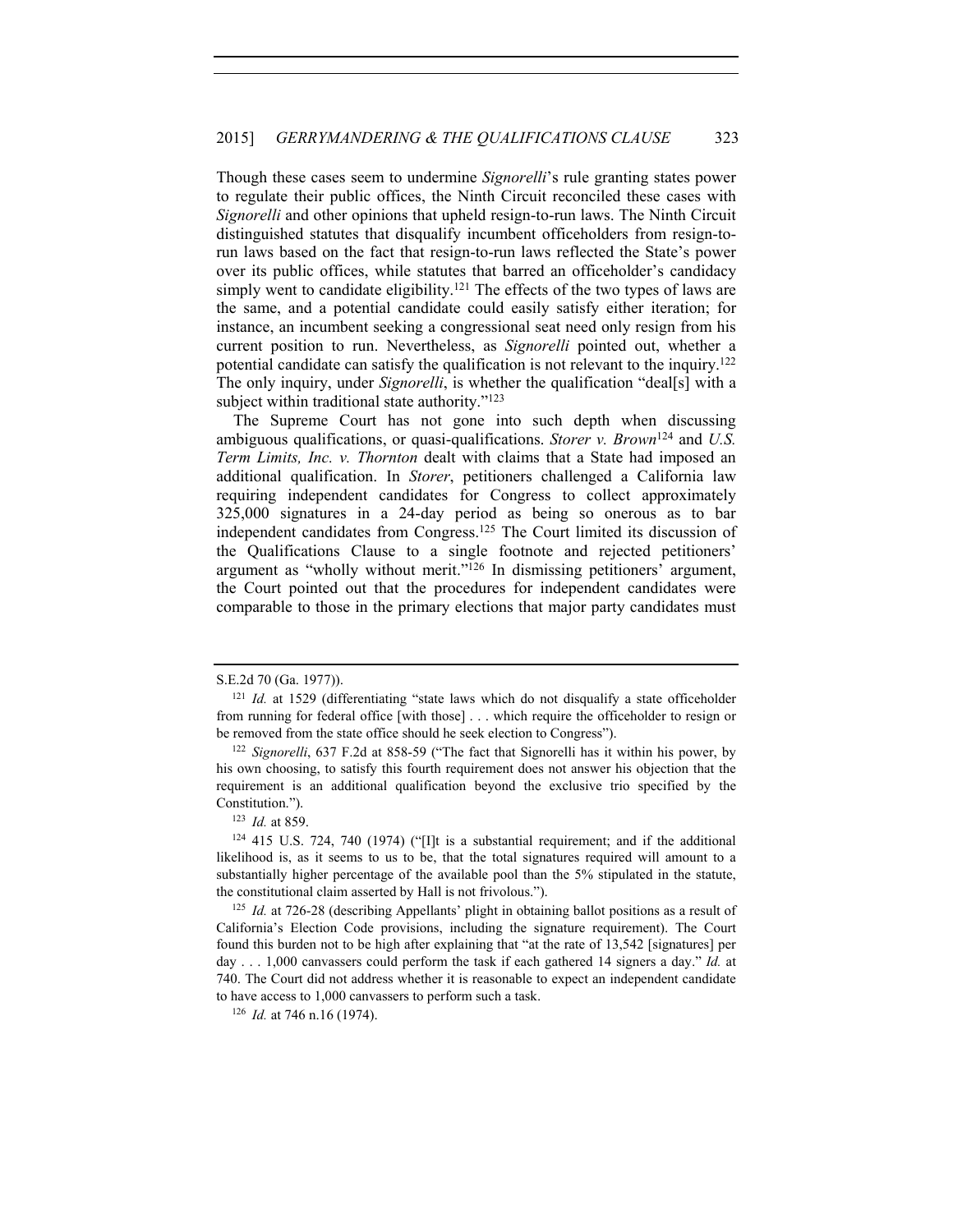win.<sup>127</sup> The Court had much more to say about the Qualifications Clause in *U.S. Term Limits*.

# 2. The *U.S. Term Limits* Standard

The Supreme Court took up the question of whether the states have the power to add or alter the qualifications of a member of Congress in *U.S. Term Limits, Inc. v. Thornton*. 128 Arkansas voters had passed a constitutional amendment prohibiting candidates who had already served three terms in the House or two terms in the Senate from being certified on the ballot.<sup>129</sup> In a 5-4 opinion, the Court held that the Framers intended the Constitution to be the exclusive source of qualifications.<sup>130</sup> The Court discussed the Qualifications Clause alongside the Elections Clause, finding that both served the same policy rationale.131 The Framers were concerned with the States' ability to undermine the federal government by excluding entire classes of candidates.132

One of the more important aspects of the holding in *U.S. Term Limits* addressed the question of whether Arkansas's constitutional amendment did in fact create an additional qualification. Petitioners argued that the amendment did not create an additional qualification because the amendment only prevented long-serving candidates from being certified while still allowing them to win elections via write-in ballot.133 The *U.S. Term Limits* Court distinguished the statute in *Storer v. Brown* as not adding additional qualifications because it merely added procedures analogous to existing procedures for major party candidates.134

Unfortunately, the Court did not actually define what it considers to be a qualification.135 Instead, it looked at the intent and effect of Arkansas's

<sup>133</sup> *Id.* at 828.

<sup>134</sup> *Id.* at 828-29. (quoting Storer v. Brown, 415 U.S. 724, 746 n.16 (1974)) ("We concluded that the California Code 'no more establishes an additional requirement for the office of Representative than the requirement that the candidate win the primary to secure a place on the general ballot . . . .<sup>'''</sup>).<br><sup>135</sup> *Id.* at 829 ("We need not decide whether petitioners' narrow understanding of

<sup>&</sup>lt;sup>127</sup> *Id.* ("The non-affiliation requirement no more establishes an additional requirement for the office of Representative than the requirement that the candidate win the primary to secure a place on the general ballot or otherwise demonstrate substantial community support.").

<sup>128</sup> 514 U.S. 779, 788 (1995).

<sup>129</sup> *Id.* at 783 ("Today's cases present a challenge to an amendment to the Arkansas State Constitution that prohibits the name of an otherwise-eligible candidate for Congress from appearing on the general election ballot if that candidate has already served three terms in the House of Representatives or two terms in the Senate.").

<sup>130</sup> *Id.*

<sup>131</sup> *Id.* at 832-35 (highlighting the scope of power granted under the Elections Clause as limited solely to procedural control, as opposed to adding candidacy qualifications, to maintain balance within Congress). 132 *Id.* at 832-33.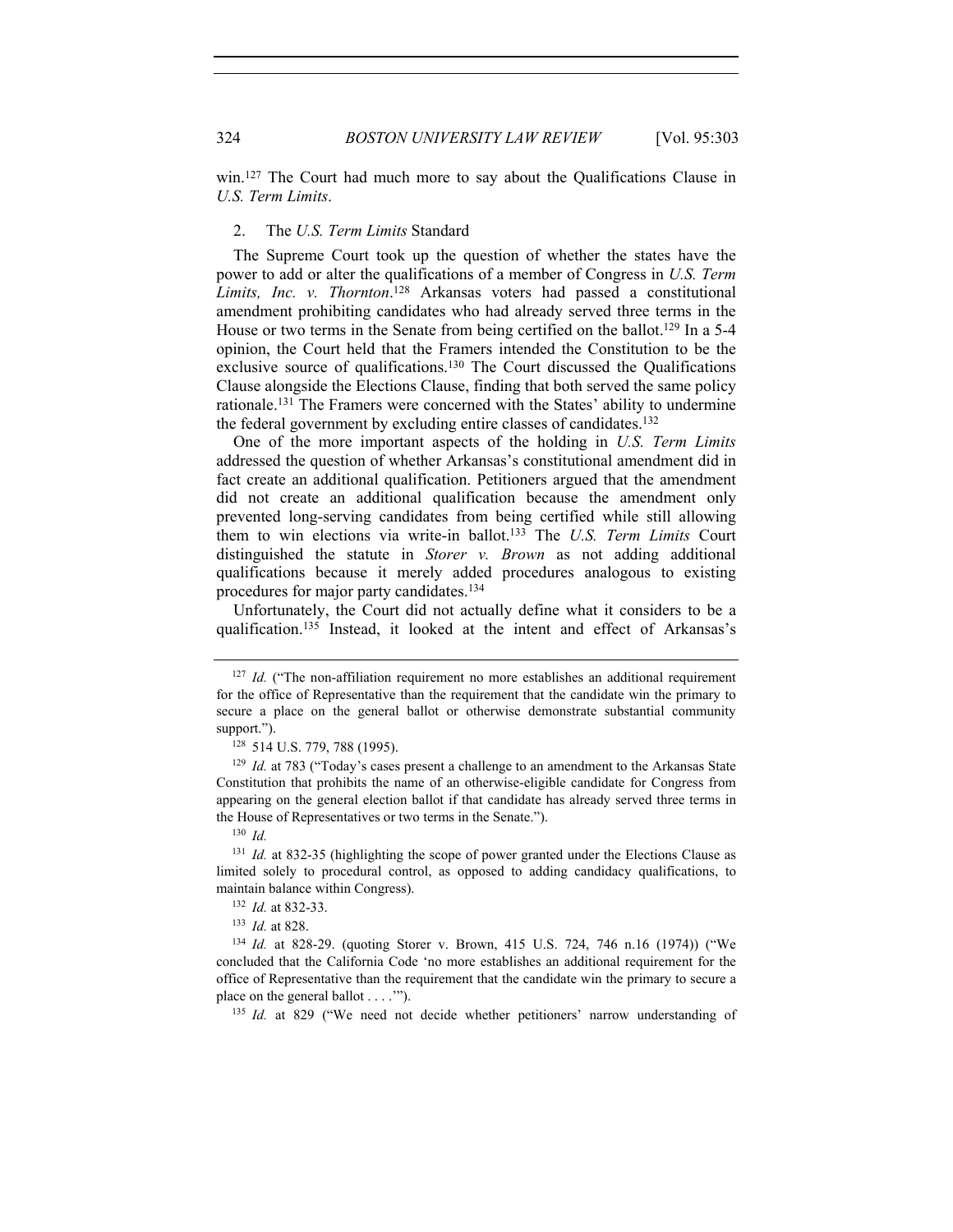constitutional amendment to determine if it indirectly denied constitutional rights.136 The preamble, as well as other provisions of the amendment, satisfied the intent requirement, while the elections data for successful write-in candidates satisfied the effect requirement.137 The Court conceded that refusal to certify long-term candidates does not actually prohibit candidates but the amendment nevertheless "ma[d]e it significantly more difficult for the barred candidate to win the election."138 This formulation of satisfying the effect prong of the Court's test seems to be much lower than the "effect" evidence required in gerrymandering cases.<sup>139</sup>

Moreover, much of the Court's opinion and Justice Kennedy's concurrence is punctuated with evidence about the Framers' intent for an open and egalitarian political system. Disregarding the distinction between who imposes the additional qualification, Congress or the States, the Court wrote, "The egalitarian ideal, so valued by the Framers, is thus compromised to the same degree by additional qualifications imposed by States as by those imposed by Congress."140 Indeed, "state-imposed qualifications, . . . undermine the . . . idea . . . that an aspect of sovereignty is the right of the people to vote for whom they wish."<sup>141</sup> Justice Kennedy adds that "[n]othing in the Constitution or The Federalist Papers, however, supports the idea of state interference with the most basic relation between the National Government and its citizens, the selection of legislative representatives."142 Such strong language could be interpreted as a majority of the Court denouncing partisan gerrymandering, for example, because of its effect on otherwise eligible candidates despite the Court's inability to find a workable judicial standard.143 Regardless, the Court

<sup>142</sup> *Id.* at 842 (Kennedy, J., concurring).

<sup>143</sup> In addition to Justice Kennedy and the four dissenting justices in *Vieth*, even Justice Scalia seems to agree that partisan gerrymandering weakens the democratic process. *See* Vieth v. Jubelirer, 541 U.S. 267, 292 (2004) ("Much of [Justice Stevens's] dissent is addressed to the incompatibility of severe partisan gerrymanders with democratic principles. We do not disagree with that judgment, any more than we disagree with the judgment that it

qualifications is correct because, even if it is, Amendment 73 may not stand.").<br><sup>136</sup> *Id.* The test the court applied here is not dissimilar from the intent and effect standard

that Justice White applied in *Bandemer*. *See supra* Part II (detailing the relationship between the test established in *Bandemer* and the Court's current intent and effect test). 137 *Id.* at 830-31.

<sup>&</sup>lt;sup>138</sup> *Id.* at 831.<br><sup>139</sup> *See* Davis v. Bandemer, 478 U.S. 109, 133 (1986) (holding that the effect prong is satisfied in gerrymandering cases only "where the electoral system *substantially* disadvantages certain voters" (emphasis added)). Indeed, the Court goes on to say that the amendment "evad[es] the requirements of the Qualifications Clauses by handicapping a class of candidates." *U.S. Term Limits*, 514 U.S. at 831. Relying on mere handicapping, however, allows the Court to find this amendment unconstitutional while it might have otherwise required the amendment to create an outright ban. 140 *U.S. Term Limits*, 514 U.S. at 820.

<sup>141</sup> *Id.*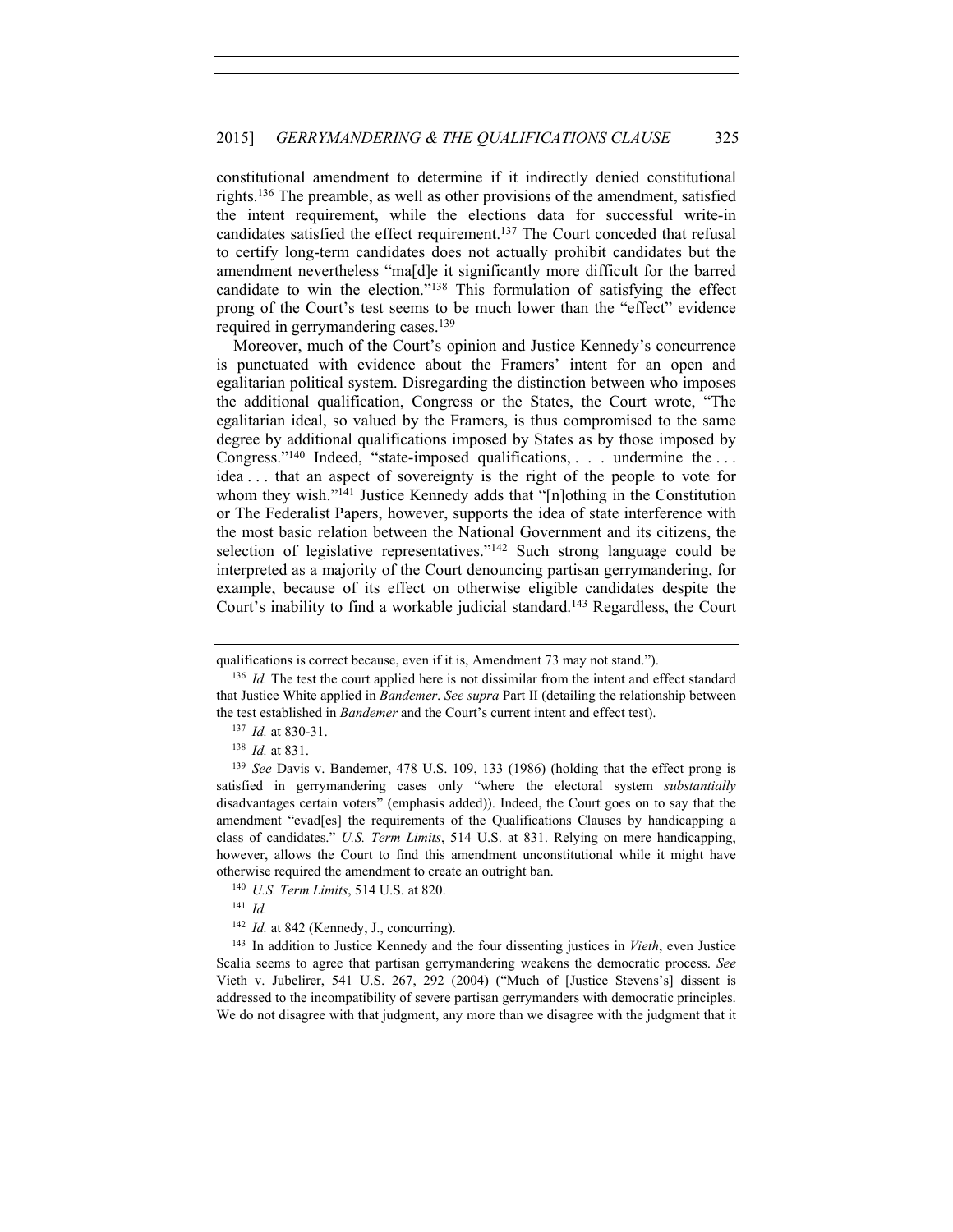is indicating a strong preference that voters not be limited beyond Constitutional requirements in choosing a person to represent them. Despite not defining what constitutes a "qualification," the intent and effect test the Court used could likely be applied to future cases on the Qualifications Clause.

# IV. QUALIFICATIONS CLAUSE LEGAL STANDARDS & GERRYMANDERING CLAIMS

*U.S. Term Limits* and *Signorelli* provide two different frameworks for looking at quasi-qualifications. Under *U.S. Term Limits*, the quasi-qualification must survive an intent and effect test. If the intent is to deny a certain class of otherwise eligible candidates from serving in Congress, and the state action actually has that effect, then the state action violates the Qualifications Clause. Under *Signorelli*, the quasi-qualification must be an otherwise valid exercise over an area in which the state has plenary power, and cannot otherwise limit the eligibility of a given candidate. If either test were applied to partisan gerrymandered districts, those districts would likely be found unconstitutional.

#### A. U.S. Term Limits *Standard Applied to Gerrymandered Districts*

Though *U.S. Term Limits* does not define the parameters of a qualification, it does forbid state action "with the avowed purpose and obvious effect of evading the requirements of the Qualifications Clauses by handicapping a class of candidates. . . ."144 Judged under this standard, a gerrymandered district should be found unconstitutional.

First, the intent to gerrymander and deny an otherwise eligible candidate from holding office must be shown. This raises the question of what a legislature's intent is in drawing (or gerrymandering) a congressional district. According to Justice White in *Bandemer*, "[a]s long as redistricting is done by a legislature, it should not be very difficult to prove that the likely political consequences of the reapportionment were intended."145 This is because the legislature has ample information when drawing the districts, such as census data and party registration information.<sup>146</sup> Furthermore, many legislatures employ specialized consulting firms to analyze voter data and help draw the

would be unconstitutional for the Senate to employ, in impeachment proceedings, procedures that are incompatible with its obligation to 'try' impeachments . . . . The issue we have discussed is not whether severe partisan gerrymanders violate the Constitution, but whether it is for the courts to say when a violation has occurred, and to design a remedy.").<br><sup>144</sup> *U.S. Term Limits*, 514 U.S. at 831.

<sup>145</sup> Davis v. Bandemer, 478 U.S. 109, 129 & n.11 (1986).

<sup>146</sup> *See Information Required to Draw Electoral Districts*, ACE: THE ELECTORAL KNOWLEDGE NETWORK, http://aceproject.org/ace-en/topics/bd/bdc/bdc01/onePage, *archived at* http://perma.cc/K4X9-SRH2 (last visited Jan. 22, 2012) (providing information on "boundary delimitation" and the technology and case studies relied upon in proper districting processes).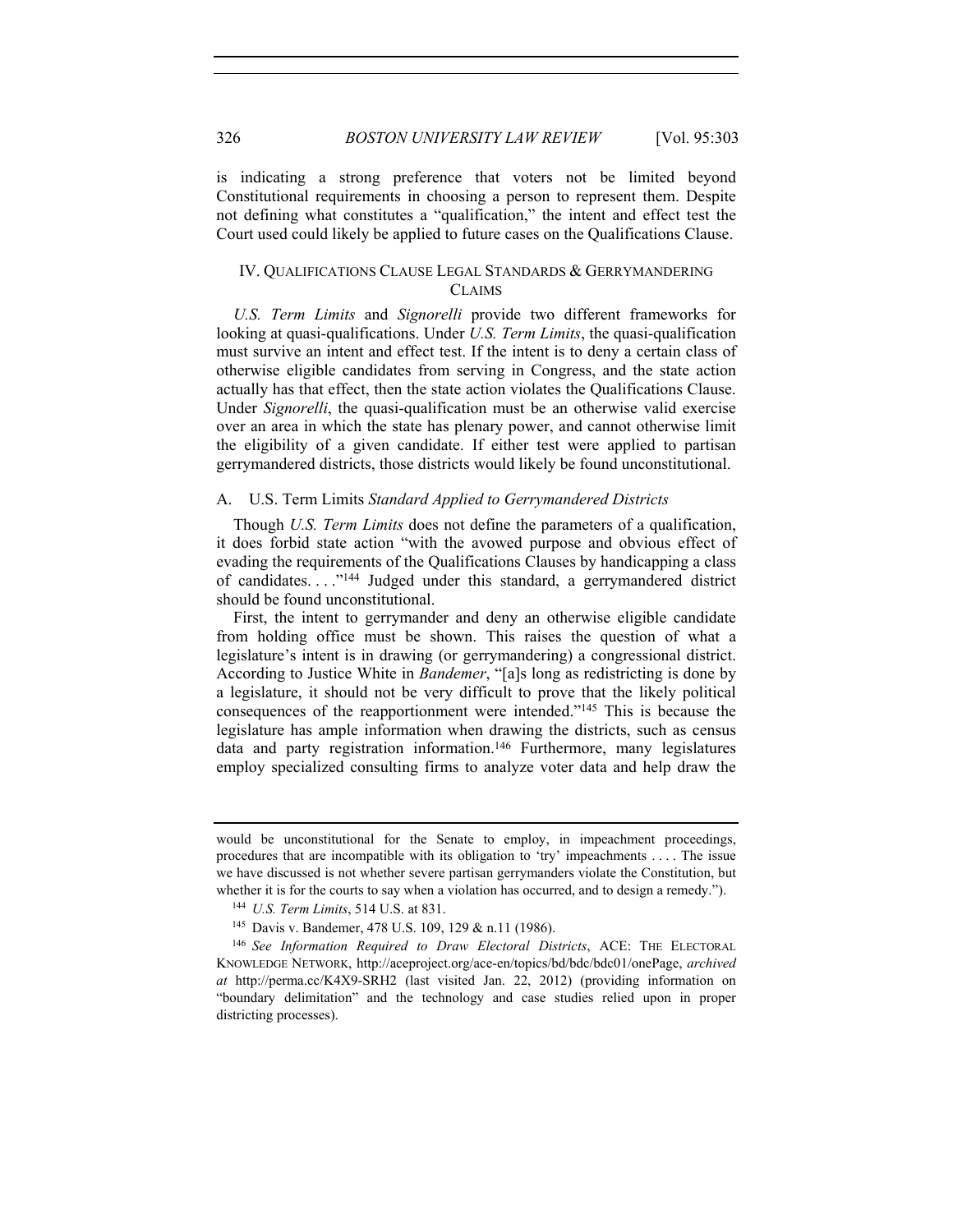congressional districts.147 The testimony of legislators who draw the maps, or employees of these consulting firms, should be sufficient to prove the legislature's intention in causing the political consequences of a given map.<sup>148</sup>

Justice Scalia, however, does not share Justice White's position that a legislature's intent to gerrymander can be proven so easily.149 For example, how can one clearly show that partisan intent outweighed legitimate considerations such as contiguity or compactness? Since *Vieth*, however, a number of states have passed constitutional amendments that require states to draw compact districts that utilize existing geographic or political boundaries.150 Showing that a legislature drew a district that does not conform to such standards should likely be sufficient to show intent. Moreover, Justice Scalia was discussing "predominant intent" in *Vieth*, a higher standard to satisfy than the intent element Justice White used in his respective analysis.<sup>151</sup>

The more difficult aspect of the test is proving that a gerrymandered district has the effect of handicapping a class of candidates. When looking at ballot access in *U.S. Term Limits*, the Court did not require that write-in candidates could never win.152 That winning would be "significantly more difficult" for

<sup>150</sup> *See, e.g.*, ARIZ. CONST. art. IV, pt. 2, § 1, cl. 14 ("To the extent practicable, district lines shall use visible geographic features, city, town and county boundaries, and undivided census tracts  $\dots$ "); FLA. CONST. art. III, § 20 ("[D]istricts shall be as nearly equal in population as is practicable; districts shall be compact; and districts shall, where feasible, utilize existing political and geographical boundaries.").

<sup>151</sup> *Vieth*, 541 U.S. at 284 ("As compared with the *Bandemer* plurality's test of mere intent to disadvantage the plaintiff's group, this proposal seemingly makes the standard more difficult to meet—but only at the expense of making the standard more indeterminate.").<br><sup>152</sup> U.S. Term Limits, Inc. v. Thornton, 514 U.S. 779, 830 (1995) (holding that regardless

of candidates' possibility of victory, the amendment still adds an unconstitutional qualification because "we are advised by the state court that there is nothing more than a faint glimmer of possibility that the excluded candidate will win").

<sup>147</sup> *See, e.g.*, Olga Pierce, Jeff Larson, & Lois Beckett*, The Hidden Hands in Redistricting: Corporations and Other Powerful Interests*, PROPUBLICA (Sept. 23, 2011, 9:03 AM), http://www.propublica.org/article/hidden-hands-in-redistricting-corporationsspecial-interests, *archived at* http://perma.cc/Z94M-3DG7 (providing an "in-depth examination of how powerful players are turning to increasingly sophisticated tools and techniques [such as hiring consulting firms] to game the redistricting process").

<sup>&</sup>lt;sup>148</sup> This assumes that legislative privilege would not prevent legislators from testifying. *See supra* note 27 (discussing proceedings related to Florida's Amendment 6 and the ultimate decision that legislative privilege does not prevent legislators from being deposed).

<sup>149</sup> Vieth v. Jubelirer, 541 U.S. 267, 286 (2004) ("Moreover, the fact that partisan districting is a lawful and common practice means that there is almost *always* room for an election-impeding lawsuit contending that partisan advantage was the predominant motivation; not so for claims of racial gerrymandering."). Justice Scalia here is begging the question by not distinguishing between gerrymandering and partisan districting, and claiming that partisan districting is legal before he proceeds through appellant's suggested standard to determine constitutionality. *See id.*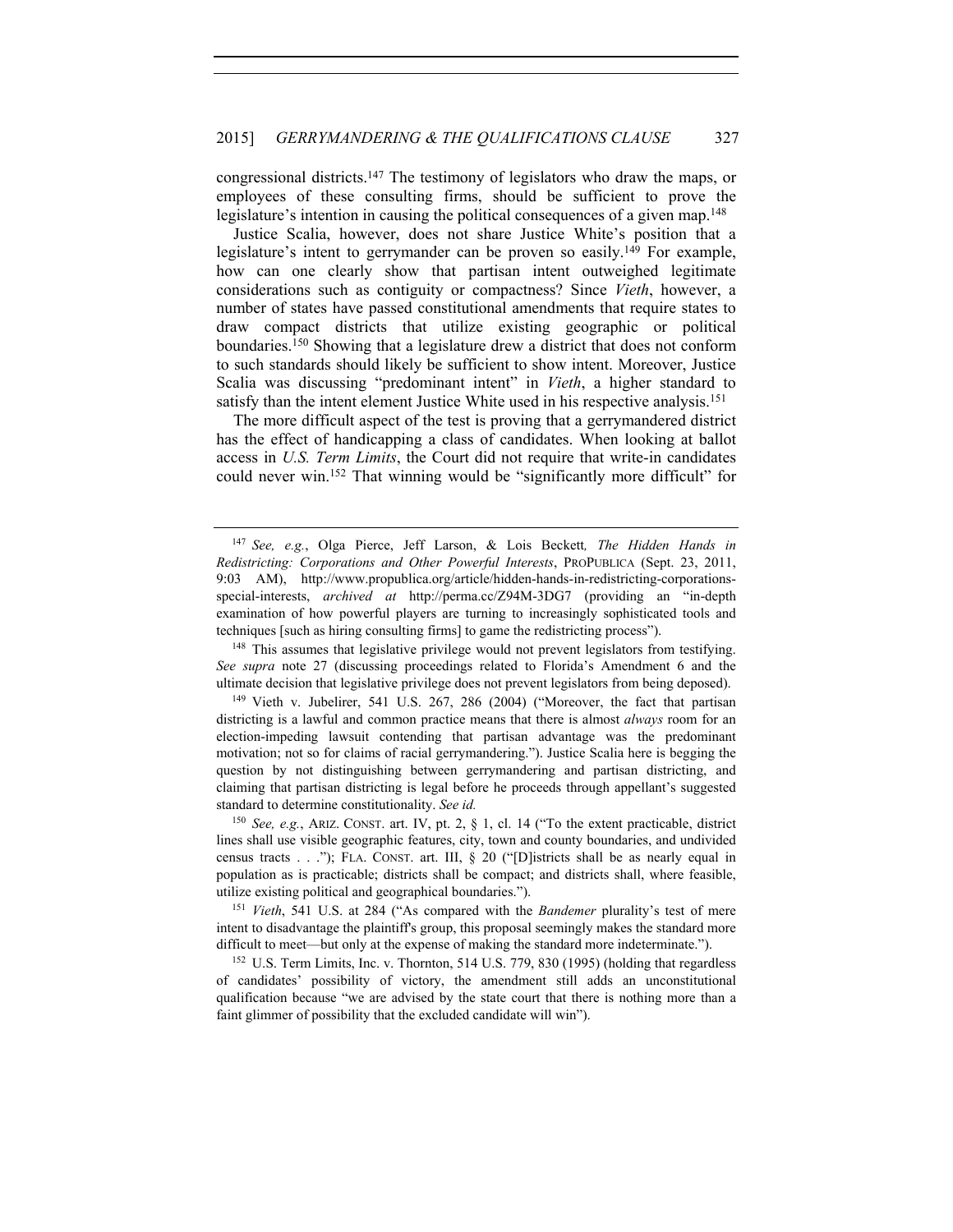the long-serving incumbent was sufficient to satisfy the Court's effect test.<sup>153</sup> In finding the write-in option too restrictive, the Court relied not only on past legal decisions154 but also elections data.155 Thus, presumably elections data could be used in showing the effect of a gerrymandered district on a candidate from an opposing party. The strongest evidence would likely come from election results data before and after redistricting. In addition, the election results data should show the significant difficulty for a candidate to win when the district was drawn with the intent that candidates from that party not be able to win.156 For example, in North Carolina in 2012, it should not be difficult to prove that gerrymandering substantially harmed Democratic candidates when they won 51% of the votes cast statewide but a minority of the state's seats.<sup>157</sup>

While relying on data about voter registration and demographic spread may not capture the variables unique to an individual race, such as a publicized scandal surrounding a candidate, the data need not require the losing party to actually lose every election; merely making winning significantly more difficult for a candidate from a given party should be sufficient to satisfy the effect test under *U.S. Term Limits*. 158

# B. Signorelli *Standard Applied to Gerrymandered Districts*

Under the standard put forth in *Signorelli*, gerrymandered districts would also be found unconstitutional, though this standard may be more difficult to satisfy than *U.S. Term Limits*' intent and effect test. Here, the relevant inquiry is whether the state aimed solely at eligibility or if it aimed at regulating an area of traditional state authority. While the Ninth Circuit in *Signorelli* uses

<sup>153</sup> *Id.* at 831 ("But even if petitioners are correct that incumbents may occasionally win reelection as write-in candidates, there is no denying that the ballot restrictions will make it significantly more difficult for the barred candidate to win the election.").

<sup>154</sup> *Id.* at 831 n.45 (discussing prior cases that highlight the very limited chance of victory for write-in candidates).

<sup>&</sup>lt;sup>155</sup> *Id.* at 830 n.43 ("In over 20,000 House elections since the turn of the century, only 5 have been won by write-in candidates."). 156 *See supra* Part II (discussing previous gerrymandering claims while implicitly

highlighting the value of statistical information illustrating the discriminatory effects of gerrymandering in succeeding on claims).

<sup>157</sup> *See supra* notes 20-21 and accompanying text (discussing the disparity between a majority of popular votes and congressional seats awarded to each party in a handful of states, including North Carolina, in 2012). One of the criticisms of using such data is that statewide voting totals are substantially affected by the natural demographics of where Democratic and Republican voters choose to live. See *infra* Part IV.E for a discussion of this issue. 158 *See U.S. Term Limits*, 514 U.S. at 831 (conceding that candidates may still be elected

under the write-in restriction, but still holding that "an amendment with the avowed purpose and obvious effect of evading the requirements of the Qualifications Clauses by handicapping a class of candidates cannot stand").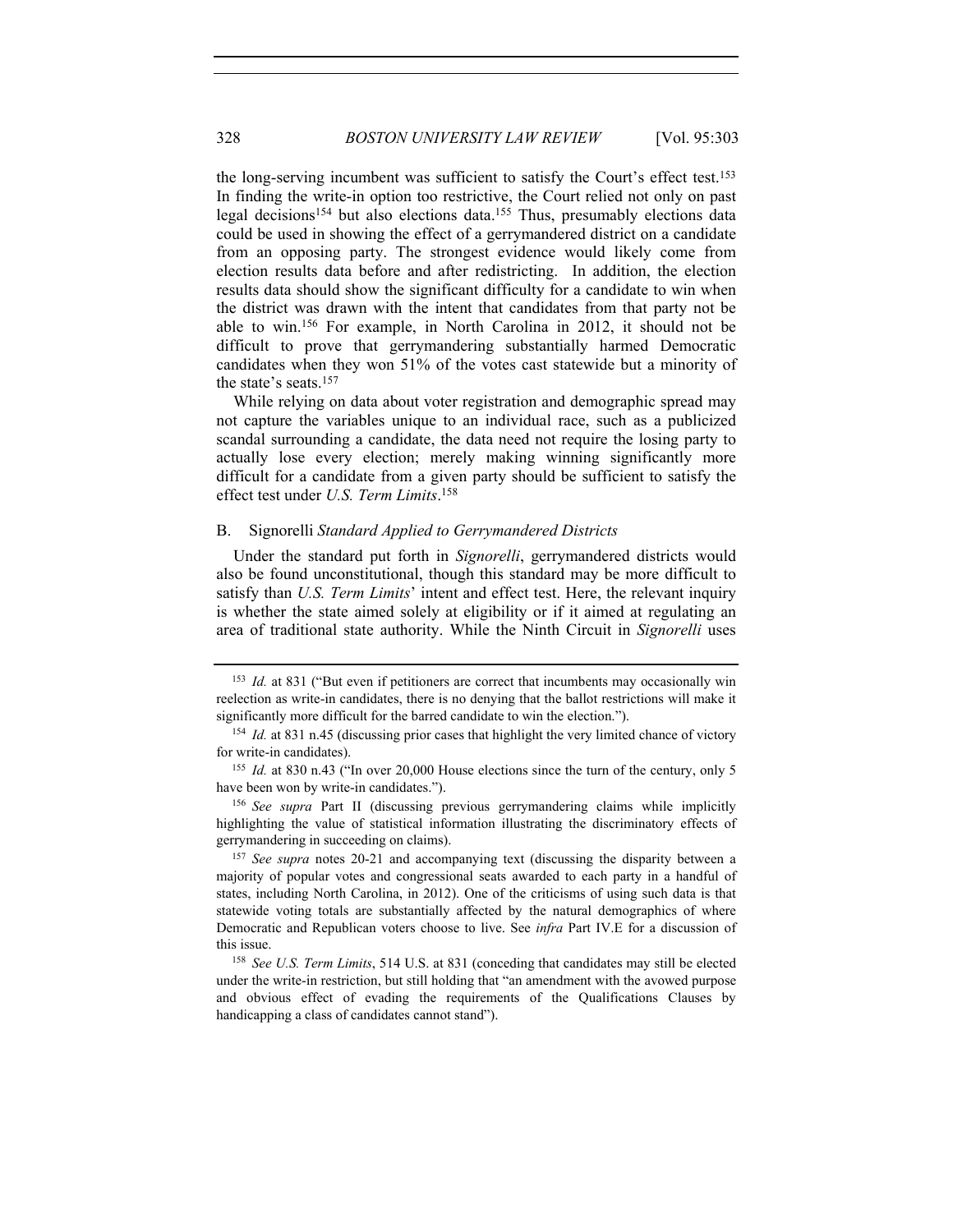different descriptions of what restrictions the state can impose,<sup>159</sup> implicit in this discussion is the intent of the state regulation.160 Clearly, drawing congressional districts is a subject within traditional state authority.161 In contrast, states must not abuse this authority to impose restrictions on congressional candidates.162 For example, if the real goal of the state-issued restriction is to limit the eligibility of a specific class of candidates, then the State has abused its authority. Thus, on a case-by-case basis, the court must determine whether the State has abused its authority.163

Whether a State has abused its authority by gerrymandering a district to disadvantage a particular party may also depend on the court hearing the case. Given that the Ninth Circuit invokes the Framers' intention for broad, unencumbered choice of elected representatives,<sup>164</sup> it would likely find gerrymandering an abuse of state authority. Other courts, however, may find that gerrymandering is simply an acceptable, and unavoidable, use of state power in drawing congressional districts.<sup>165</sup> Indeed, the determination would

<sup>159</sup> Signorelli v. Evans, 657 F.2d 853, 859 (1980) ("We believe there is a distinction to be drawn between restrictions upon a broad range of occupations, which, if attempted, would indirectly impose added requirements for Congressional office upon large categories of people, and restrictions upon specified state offices peculiarly within the essential regulatory authority of the states."). For example, the issue at hand in *Signorelli* was specifically the judicial office, a local government entity. The court declared that restrictions involving subjects within traditional state authority would not be found unconstitutional. *Id.* The court did not further elaborate on what subjects specifically were within traditional state authority.

<sup>&</sup>lt;sup>160</sup> *Id.* ("As to [statutes indirectly adding a congressional requirement], the legislative purpose controls. Similarly, here, it can be argued that New York's purpose is to regulate the judicial office that Signorelli holds, not the Congressional office he seeks.").

<sup>161</sup> U.S. CONST., art. I, § 4, cl. 1 ("The Times, Places and Manner of holding Elections for Senators and Representatives, shall be prescribed in each State by the Legislature thereof; but the Congress may at any time by Law make or alter such Regulations, except as to the Places of chusing Senators."). 162 *See Signorelli*, 637 F.2d at 859 (holding restrictions that "conflict with the expressed

intent of the Framers to maintain broad public choice of elected representatives" are outside the state's regulatory power to impose). 163 *See id.* ("The risk of using regulatory authority in an unconstitutional manner does not

mean that its use in this case offends the Constitution."). The court then went into depth analogizing New York's law to the Constitution's Incompatibility Clause. *See id.* at 859-63 (highlighting similarity between the Incompatibility Clause, which prevents a person from holding a seat in Congress and another federal office simultaneously, to limiting a congressional candidate's eligibility based on being a state officeholder already).

<sup>164</sup> *Id.* at 859 ("But such a sweeping elimination of broad categories of people from those eligible for election would conflict with the expressed intent of the Framers to maintain broad public choice of elected representatives."). 165 *See* Vieth v. Jubelirer, 541 U.S. 267, 274-77 (2004) (discussing the evolution of

gerrymandering in the United States, beginning with the framing and remedies provided in the Constitution, to its recognition as a force in the 1840s and thereafter). Justice Scalia's history of gerrymandering in the United States, for example, recalling Patrick Henry's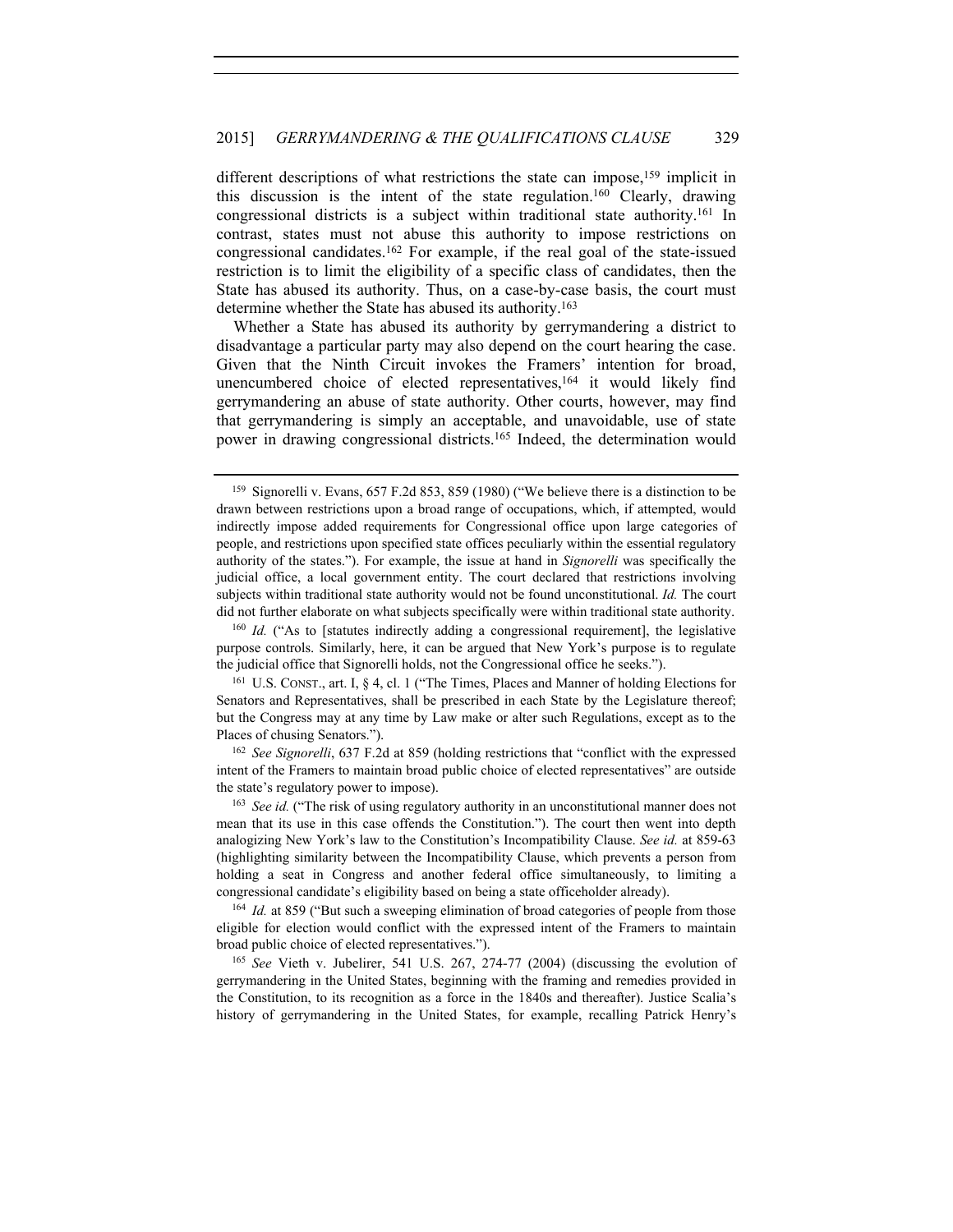330 *BOSTON UNIVERSITY LAW REVIEW* [Vol. 95:303

likely turn on the facts of each individual case as well. When a district has a particularly odd shape, or towns are divided in unnatural places, which in turn leads to discordant proportional representation, a court may be more inclined to find that the state abused its authority in drawing that district.

#### C. *Equal Protection Clause and Qualifications Clause*

Proportional representation, one of the major issues in gerrymandering cases brought under the Equal Protection Clause, would not hamper a gerrymandering claim under the Qualifications Clause. That is because the inquiry under the Equal Protection Clause dramatically differs from that of the Qualifications Clause. When a gerrymandered district is challenged under the Equal Protection Clause, the court asks, "Were the rights of voters abridged because their chosen candidate did not win?" Essentially, claimants would be arguing that a gerrymandered district has burdened their representational rights. This leads to problems of showing that a given group's rights have been burdened without relying on a standard that uses proportional representation. Both *Vieth* and *Bandemer* reject the idea that the Equal Protection Clause creates a constitutional right to proportional representation.166

Under the Qualifications Clause, the court asks, "Has an otherwise eligible candidate for Congress been denied her seat in Congress because of an additional requirement?" This inquiry looks at the right of the candidate as opposed to the right of the voters. If the candidate could show the State drew the congressional district with the purpose of denying her a seat, then there has been a constitutional violation. The issue of proportional representation is irrelevant to this inquiry. Moreover, this approach also narrows the factual issues before the court, as the inquiry is limited to a specific district and candidate who lost.167 While, of course, close cases would still exist and fail to

such as "would this candidate have won if the district was not drawn invidiously?", this approach provides a narrower scope. This approach may even cabin Justice Scalia's argument about immutable characteristics. *See supra* note 79 and accompanying text79 (discussing the difficulty with political affiliation not being immutable in determining grounds for unconstitutional gerrymandering as preferences in locations may switch from election-to-election). By looking at the facts of a particular election after its conclusion, the

attempt to gerrymander Thomas Jefferson out of the first Congress, implies that such use of gerrymandering is not an abuse of state authority. *Id.* at 274 ("The political gerrymander remained alive and well (though not yet known by the name) at the time of the framing."). 166 *Id.* at 288 ("Deny it as appellants may (and do), this standard rests upon the principle

that groups (or at least political-action groups) have a right to proportional representation. But the Constitution contains no such principle. It guarantees equal protection of the law to persons, not equal representation in government to equivalently sized groups."); Davis v. Bandemer, 478 U.S. 109, 132 (1986) ("Thus, a group's electoral power is not unconstitutionally diminished by the simple fact of an apportionment scheme that makes winning elections more difficult, and a failure of proportional representation alone does not constitute impermissible discrimination under the Equal Protection Clause."). 167 While there will always be a problem of the counterfactual in gerrymandering claims,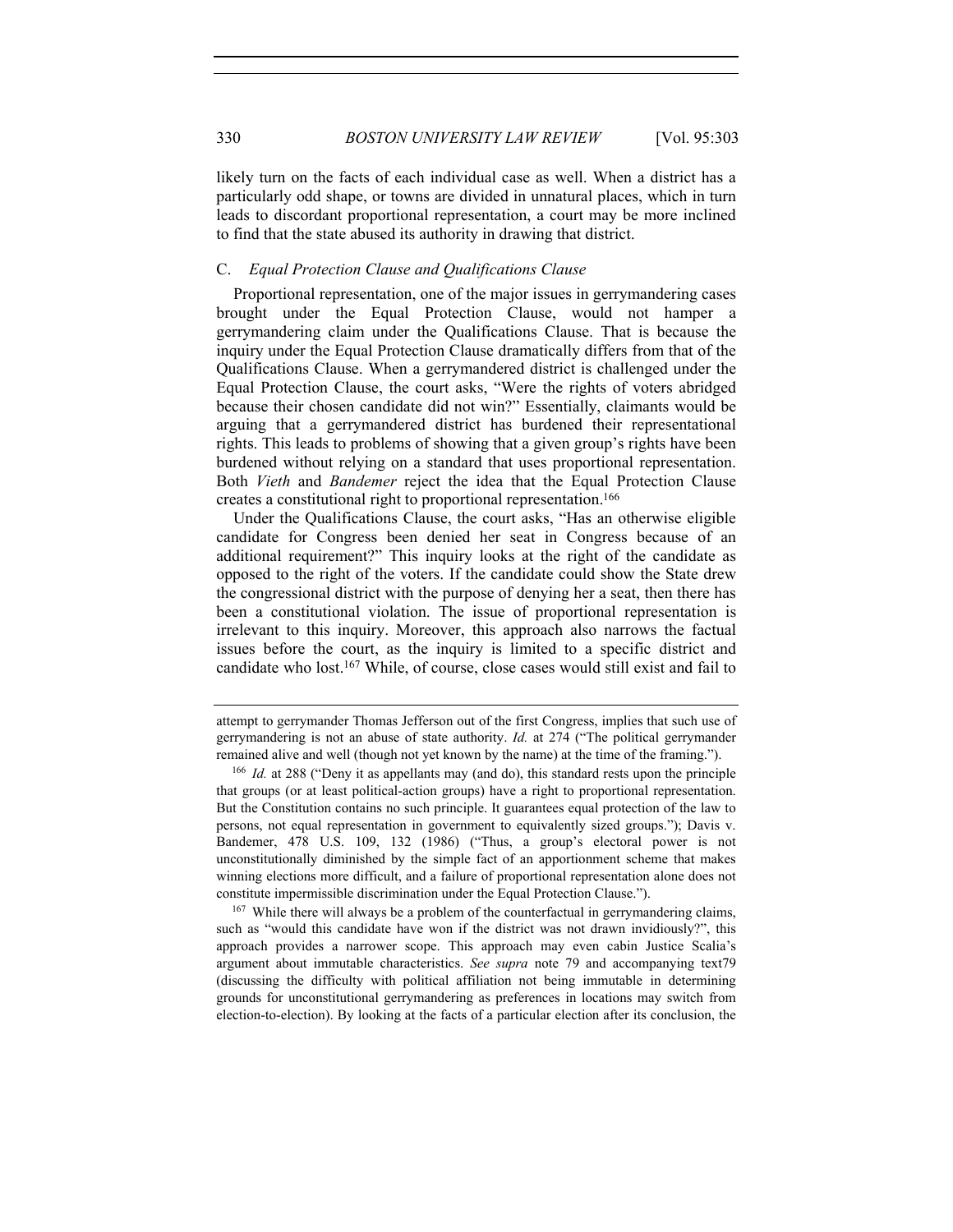show a constitutional violation, this approach should nevertheless find violations in egregious cases, for example, when a ten-year incumbent loses to a political newcomer in a non-wave year.168

# D. *Justice Kennedy's Alternative Solutions*

Justice Kennedy is currently the crucial vote on the Supreme Court with regard to gerrymandering claims. Though he rejected the plaintiff's claims and all the suggested judicial standards in *Vieth*, he refused to accept that gerrymandering claims were nonjusticiable.169 The Qualifications Clause could convince Justice Kennedy that a workable standard for judging a gerrymandered district does exist. Although Justice Kennedy suggests gerrymandering claims could be evaluated better under the First Amendment<sup>170</sup> or with more advanced technology,171 both of these approaches are weaker than a claim under the Qualifications Clause.

A claim under the First Amendment relies on whether the voter's right to expression of political views or right to political association has been violated by the State.172 The problem arises in showing that these rights have been burdened. First, as long as the voter could freely vote in the election, then the voter has successfully exercised his right to expression of political views.173 The larger problem is that under the First Amendment all political views are equally protected, but not all political views will win the day at the ballot. Determining whether voters were denied their political expression by state

<sup>170</sup> *Id.* at 314 ("The First Amendment may be the more relevant constitutional provision in future [partisan gerrymandering] cases . . . . After all, these allegations involve the First Amendment interest of not burdening or penalizing citizens because of their participation in the electoral process, their voting history, their association with a political party, or their expression of political views.").

<sup>171</sup> *Id.* at 312-13 ("[T]hese new technologies may produce new methods of analysis that make more evident the precise nature of the burdens gerrymanders impose on the representational rights of voters and parties. That would facilitate court efforts to identify and remedy the burdens, with judicial intervention limited by the derived standards.").

<sup>172</sup> Ronald A. Klain, *Success Changes Nothing: The 2006 Election Results and the Undiminished Need for a Progressive Response to Political Gerrymandering*, 1 HARV. L & PUB. POL'Y REV. 75, 86 (2007) ("[T]he government cannot discriminate against persons based on their political views because the desire to disadvantage a group for political reasons is not a legitimate governmental objective."). 173 *See id.* at 81 ("The fact that the voters still have some power to change control of

Congress shows that America remains a representative democracy in the end . . . .").

plausibility of a particular candidacy would likely be clearer. Specifically, looking at the candidates, the district, and local trends during the course of the election cycle, whether or not the district's voters' preferences had changed would likely be easier to answer.

<sup>168</sup> *See* Giroux, *supra* note 14.

<sup>169</sup> *Vieth*, 541 U.S. at 311 (Kennedy, J., concurring in the judgment) ("I would still reject the plurality's conclusions as to nonjusticiability. . . . That no such standard has emerged in this case should not be taken to prove that none will emerge in the future.").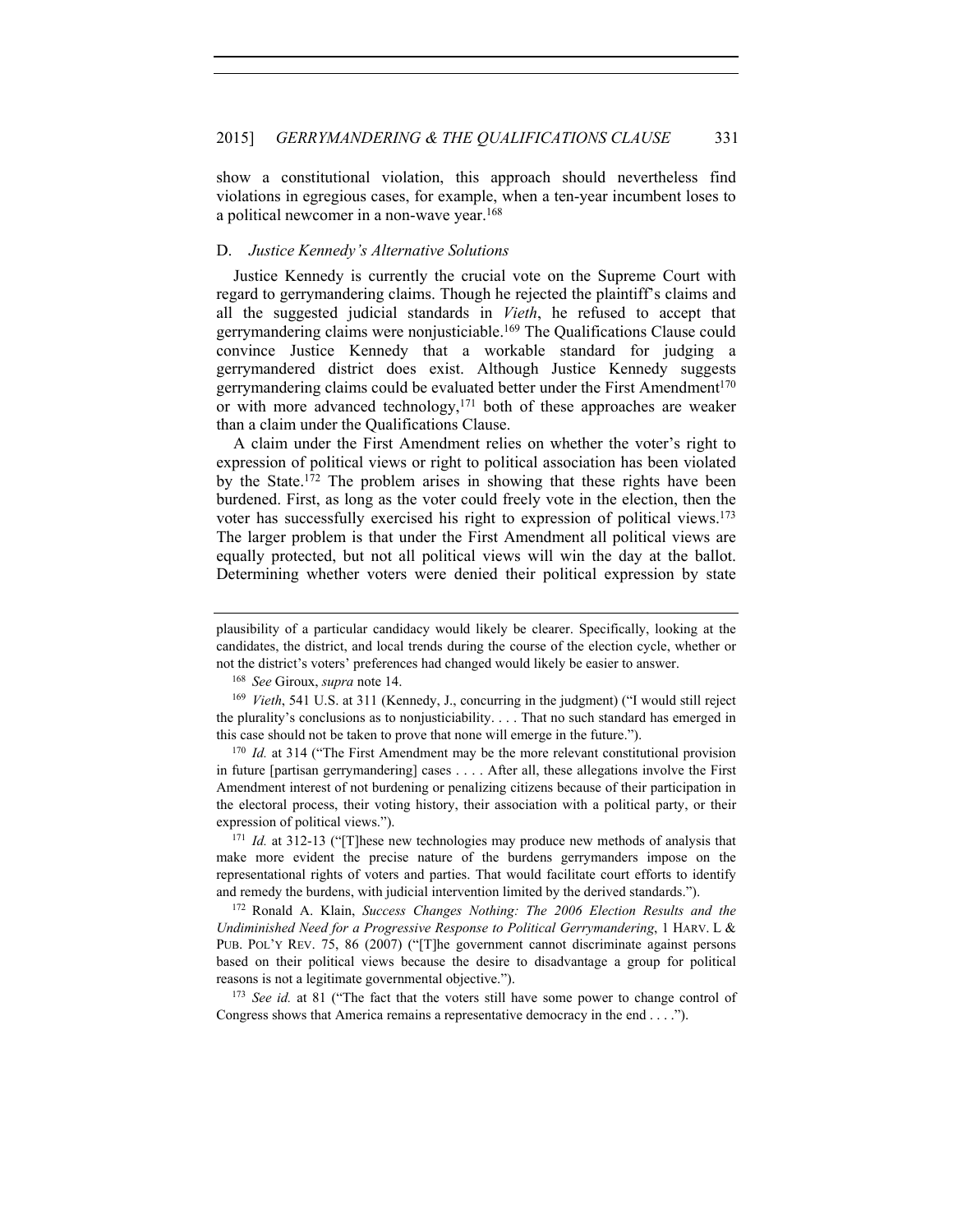action or simply because not enough other voters shared their views, again raises the issue of proportional representation.174 As Justice Scalia points out, "[t]o say that suppression of political speech (a claimed First Amendment violation) triggers strict scrutiny is not to say that failure to give political groups equal representation (a claimed equal protection violation) triggers strict scrutiny."<sup>175</sup> Thus, the question of whether a voter's First Amendment rights have been violated is inherently reliant on a theory of proportional representation for a gerrymandering claim to succeed.

Justice Kennedy's desire to wait for more advanced technology is also problematic. Proprietary software already exists that compiles voter information and allows legislators to draw districts house-by-house.176 Justice Kennedy's hope is that more advanced technology will "make more evident the precise nature of the burdens gerrymanders impose on the representational rights of voters and parties."177 But technology alone cannot provide the standard to judge the district; it can only show evidence of what actually happened. For example, technology can easily show likely outcomes if hypothetical districts were proposed and these could be compared to what actually happened. Discordant results between reality and the hypothetical districts would not necessarily show a constitutional violation, though; such a determination is for the Court alone. Perhaps if technology further improves, the Court might be able to identify a clear standard that is easy to test. Given the ease in which computer programs can already draw districts based on voter registration, however, Justice Kennedy's reliance on technology seems like a poor solution.

<sup>&</sup>lt;sup>174</sup> Presumably, a person voting for the Green Party candidate and a person voting for the Democratic candidate both have the same right to bring a gerrymandering claim. Nevertheless, showing the gerrymander's effect on abridging their rights would likely rely on the fact that because of state action their candidate lost. Arguing that the Democratic candidate lost because of gerrymandering will likely rely on showing that such a candidate would otherwise have won, which would likely depend on some form of proportional representation.

<sup>175</sup> *See Vieth*, 541 U.S. at 294.

<sup>176</sup> *See* Wang, *supra* note 20 (discussing existing software that allows legislators to draw districts and gerrymander easily); *see also* Dave Bradlee, DAVE'S REDISTRICTING, http://gardow.com/davebradlee/redistricting/launchapp.html (last visited Jan. 22, 2014) ("Dave's Redistricting application lets you draw congressional districts the way you think they should be. It uses real data from the U.S. Census Bureau."); Caliper, MAPTITUDE FOR REDISTRICTING, http://www.caliper.com/mtredist.htm (last visited Jan. 22, 2014) ("The newest version [of Maptitude for Redistricting] represents a major leap forward with advanced features, the latest Census geography and data, one-button conversion of existing plans to the latest TIGER geography, new and enhanced reports, a state-of-the-art interface, open access to industry-standard file formats, interoperability with Google Maps and Google Earth, an updated manual, video tutorials, context-sensitive Help, web solutions, and more.").<br><sup>177</sup> *Vieth*, 541 U.S. at 313 (Kennedy, J., concurring in the judgment).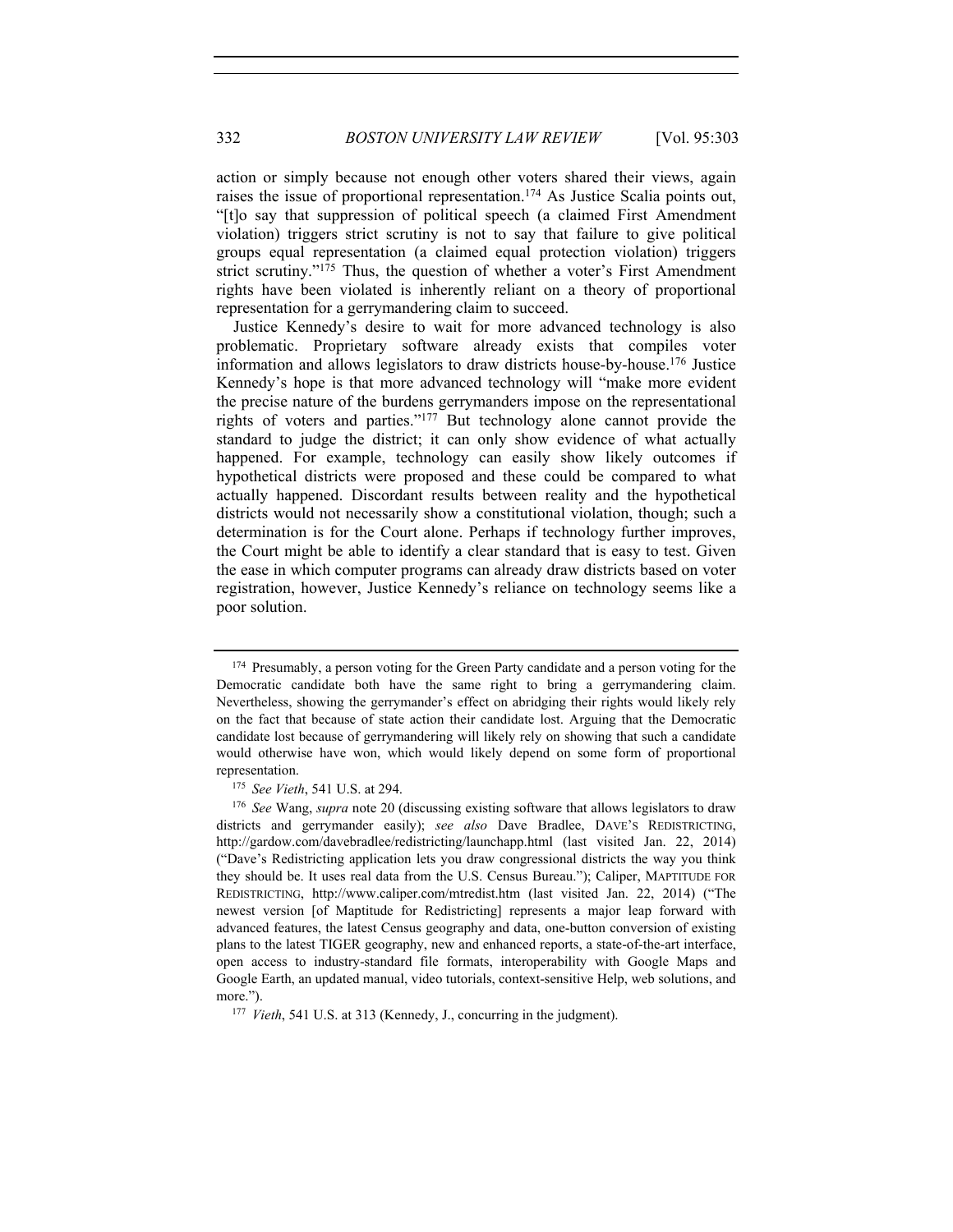# E. *Potential Obstacles to Qualifications Clause Approach*

Some scholars have argued that gerrymandering may occur unintentionally because "Democrats generally live in dense cities, where they are surrounded by their ideological brethren."178 However, none of these scholars argue that intentional gerrymandering does not exist;179 rather, they argue that much of the Republican bias in gerrymandering may actually be unintentional. These arguments and statistics may cast doubt on the ease in proving that a legislature intentionally sought to weaken a candidate or party's ability to win in a given district. Nevertheless, they would do little to explain why a longtime incumbent lost in a non-wave year. Moreover, unintentional gerrymandering is primarily concerned with a Republican bias and does not address when a Democrat-controlled legislature gerrymanders districts to support Democratic candidates.

Another obstacle in bringing a gerrymandering claim based on the Qualifications Clause is the idea that redistricting itself creates a qualification. The laws at question in *U.S. Term Limits* and *Signorelli* were directed explicitly at the candidate. Conversely, when a state legislature draws new congressional districts, the focus is the new boundaries that the State creates, and the new district maps say nothing of candidates or how these boundaries will affect potential candidates. However, that districts are drawn without explicitly stating anything about what kind of candidate may win within that district ignores both the obvious intent and effect of such districts. The gerrymandered districts this Note focuses on are created by political entities, which act rationally to further benefit their own interests. Requiring that the legislature or specific legislators explicitly state their intentions to gerrymander a district would unnecessarily hamper a gerrymandering claim despite the obvious intentions to gerrymander.180 Thus, although the legislation that creates the new districts does not refer to potential congressional candidates,

<sup>178</sup> Thomas Towzey, Unintentional Gerrymandering: Why Location Matters in Politics 10 (Apr. 29, 2013) (unpublished honors thesis, University of South Florida) (*available at* http://dspace.nelson.usf.edu/xmlui/handle/10806/10010, *archived at* http://perma.cc/GJJ4- XMD8). *See also* Jowei Chen & Jonathan Rodden, *Unintentional Gerrymandering: Political Geography and Electoral Bias in Legislatures*, 8 Q.J. POL. SCI. 239 (2013). 179 *See* Chen & Rodden, *supra* note 178, at 240 ("One source of bias is intentional

gerrymandering, whereby district maps are drawn to favor partisan or racial groups. Another source is unintentional gerrymandering, whereby one party's voters are more geographically clustered than those of the opposing party due to residential patterns and geography."). 180 Nevertheless, in 2013, Republicans bragged about their gerrymandering success,

though they did not describe their successful strategy quite so explicitly. *See Redmap 2012 Summary Report*, REPUBLICAN STATE LEADERSHIP COMMITTEE (Jan. 4, 2013), http://www.rslc.gop/redmap\_2012\_summary\_report, *archived at* http://perma.cc/D4BP-23CR ("Drawing new district lines in states with the most redistricting activity presented the opportunity to solidify conservative policymaking at the state level and maintain a Republican stronghold in the U.S. House of Representatives for the next decade.").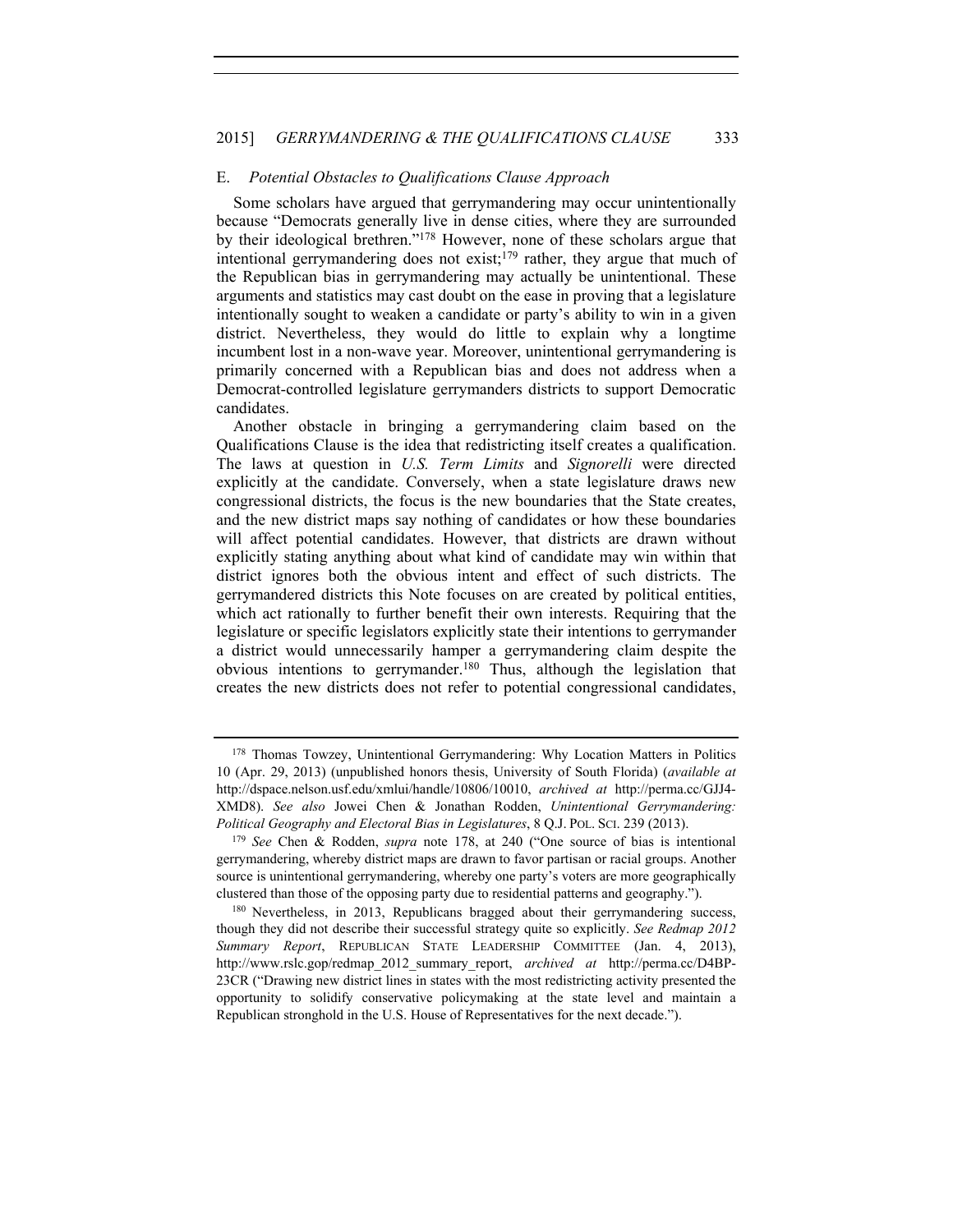this should not be an obstacle to a successful gerrymandering claim based on the Qualifications Clause.

# **CONCLUSION**

Partisan gerrymandering not only limits voters' representational rights but also inhibits effective governance. Past gerrymandering claims that the Supreme Court has heard have failed to produce a manageable standard that would identify a constitutional violation. This is primarily because gerrymandering claims have been based on the Equal Protection Clause. The Equal Protection Clause, however, only protects an individual's rights; it does not protect the rights of a group collectively. Thus, because the Equal Protection Clause is unconcerned with proportional representation, the Court has been unable to identify a standard that did not in some way rely on proportional representation. The Qualifications Clause, on the other hand, can provide courts with a new approach not subject to the problems of past gerrymandering claims. Using either the standard developed in *U.S. Term Limits* or *Signorelli*, a court could more easily find that a state's use of partisan gerrymandering was an abuse of its authority with the intent and effect of handicapping a class of candidates.